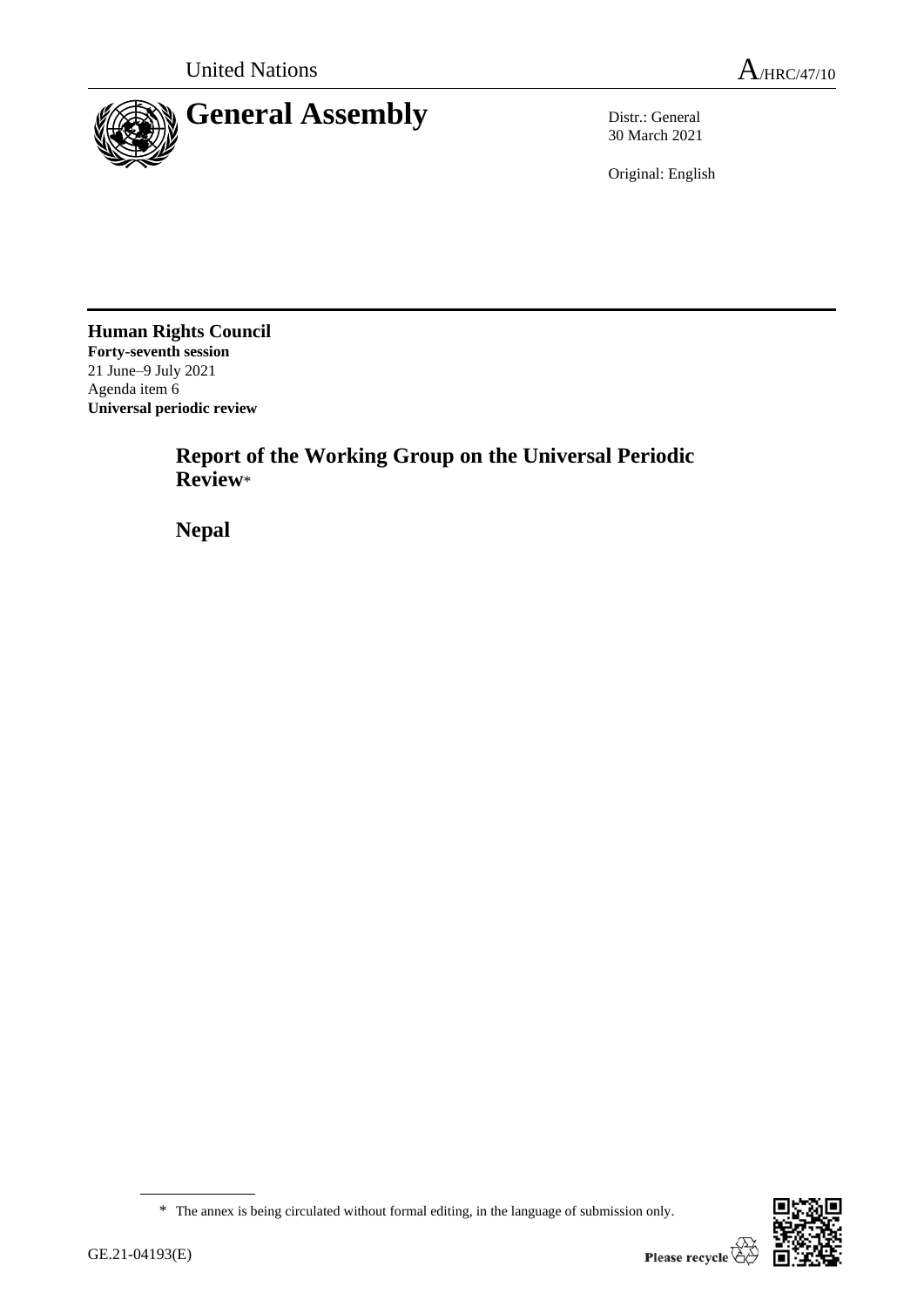## **Introduction**

1. The Working Group on the Universal Periodic Review, established in accordance with Human Rights Council resolution 5/1, held its thirty-seventh session from 18 January to 8 February 2021. The review of Nepal was held at the 7th meeting, on 21 January 2021. The delegation of Nepal was headed by the Minister for Foreign Affairs, Pradeep Kumar Gyawali. At its 14th meeting, held on 26 January 2021, the Working Group adopted the report on Nepal.

2. On 12 January 2021, the Human Rights Council selected the following group of rapporteurs (troika) to facilitate the review of Nepal: Argentina, Burkina Faso and India.

3. In accordance with paragraph 15 of the annex to Human Rights Council resolution 5/1 and paragraph 5 of the annex to Council resolution 16/21, the following documents were issued for the review of Nepal:

A national report submitted/written presentation made in accordance with paragraph 15 (a);<sup>1</sup>

(b) A compilation prepared by the Office of the United Nations High Commissioner for Human Rights (OHCHR) in accordance with paragraph 15 (b);<sup>2</sup>

(c) A summary prepared by OHCHR in accordance with paragraph 15 (c).<sup>3</sup>

4. A list of questions prepared in advance by Belgium, Canada, Germany, Liechtenstein, Panama, Slovenia, the United Kingdom of Great Britain and Northern Ireland and the United States of America was transmitted to Nepal through the troika. These questions are available on the website of the universal periodic review.

# **I. Summary of the proceedings of the review process**

### **A. Presentation by the State under review**

5. The delegation thanked Member States for supporting the candidature of Nepal during the 2020 elections for membership in the Human Rights Council and the Committee on the Elimination of Discrimination against Women. Nepal remained committed to the work of the Council.

6. A cross-sectoral committee led by the Office of the Prime Minister and Council of Ministers was formed for the preparation of the national report. Widespread consultations were undertaken with stakeholders and a draft report was disseminated, with feedback incorporated subsequently.

7. Nepal had accepted 152 recommendations during the 2015 universal periodic review, most of which had been implemented. A mechanism within the Office of the Prime Minister and Council of Ministers monitored implementation.

8. Since the previous review, the periodic reports submitted by Nepal under the Convention on the Rights of the Child, the Convention on the Rights of Persons with Disabilities, the International Convention on the Elimination of All Forms of Racial Discrimination and the Convention on the Elimination of All Forms of Discrimination against Women had been considered by the respective treaty bodies. The reports for submission under the Convention against Torture and Other Cruel, Inhuman or Degrading Treatment or Punishment, the International Covenant on Civil and Political Rights and the International Covenant on Economic, Social and Cultural Rights were being prepared.

<sup>1</sup> A/HRC/WG.6/37/NPL/1.

<sup>2</sup> A/HRC/WG.6/37/NPL/2.

<sup>3</sup> A/HRC/WG.6/37/NPL/3.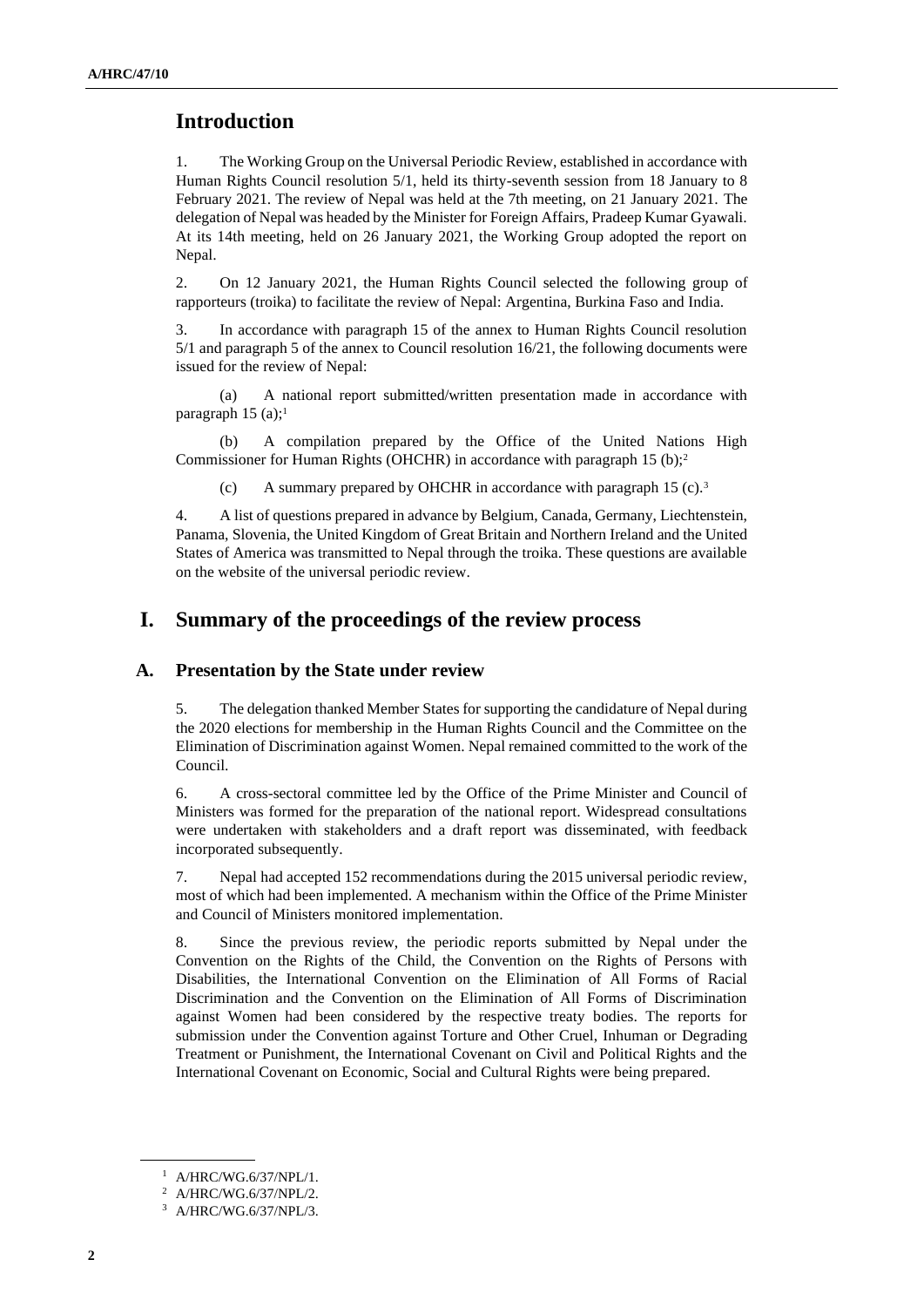9. Nepal had acceded to the Protocol to Prevent, Suppress and Punish Trafficking in Persons, Especially Women and Children, in June 2020. It intended to build the legal and institutional capacity necessary to accede to other international instruments.

10. In 2018, Nepal had invited the Special Rapporteur on the human rights of migrants and the Special Rapporteur on violence against women, its causes and consequences, to carry out country visits. It would be welcoming the Special Rapporteur on the right to food and the Special Rapporteur on extreme poverty and human rights in 2021.

11. Nepal had embarked upon a new era of political transformation in 2006, consolidated with the adoption in 2015 of the democratic Constitution. The Constitution guaranteed an array of civil, political, social, economic and cultural rights and consolidated an inclusive, federal, democratic and republican order that reflected the country's transformation from conflict to peace through a nationally owned peace process. In 2017, Nepal held participatory elections at the federal, provincial and local levels.

12. During the previous four years, a comprehensive legal reform process had been undertaken to implement the human rights commitments of Nepal and drive the federalization process. New rights were guaranteed by the Constitution.

13. Nepal was implementing its fifth National Human Rights Action Plan (2020–2025), which integrated the implementation and follow-up of universal periodic review and treaty body recommendations.

14. The National Human Rights Commission, which exercised a wide range of powers, had been accredited as an A status institution. Other independent commissions focusing on women, Dalits, indigenous peoples, Madheshis, Tharus and Muslims worked to promote and protect the rights of those specific communities.

15. The Government was committed to implementing the commissions' recommendations. During the previous two decades, the National Human Rights Commission had made 1,195 recommendations, most of which related to transitional justice and were being addressed by the two transitional justice mechanisms. The Government had implemented recommendations on providing relief and on taking action against public servants. The few remaining recommendations, related to amending the National Human Rights Commission Act, were under consideration.

16. The Government was committed to empowering the National Human Rights Commission, including by providing the resources it needed to discharge its mandate in line with the principles relating to the status of national institutions for the promotion and protection of human rights (the Paris Principles). The Government had recommended the appointment of the commissioners of the various thematic commissions in an inclusive manner and provided the requisite resources for their functioning.

17. A multi-ethnic, multilingual, multi-religious and multicultural country, Nepal believed in equality, inclusion, secularism, non-discrimination and social justice. Discrimination based on class, caste, region, language, religion and gender were outlawed. Untouchability was punishable under the law. All allegations of caste-based discrimination had been investigated and those responsible prosecuted.

18. The Constitution guaranteed the rights of sexual minorities to participate in State bodies. Census and electoral rolls recognized lesbian, gay, bisexual, transgender and intersex persons under an "others" category, as did citizenship certificates and passports. Discrimination based on sexual orientation was punishable.

19. The 2015 earthquakes had claimed 8,790 lives and injured 22,302 more. The Government had provided treatment to all the injured and reconstruction was nearing completion. Nepal had built better infrastructure and improved the capacity for responding to natural disasters.

20. Nepal was vulnerable to climate change challenges and was developing a national adaptation plan. It had set a target of achieving net zero carbon emissions by 2050.

21. Regarding development, the fifteenth national development plan was being implemented. Achievement of the Sustainable Development Goals and other internationally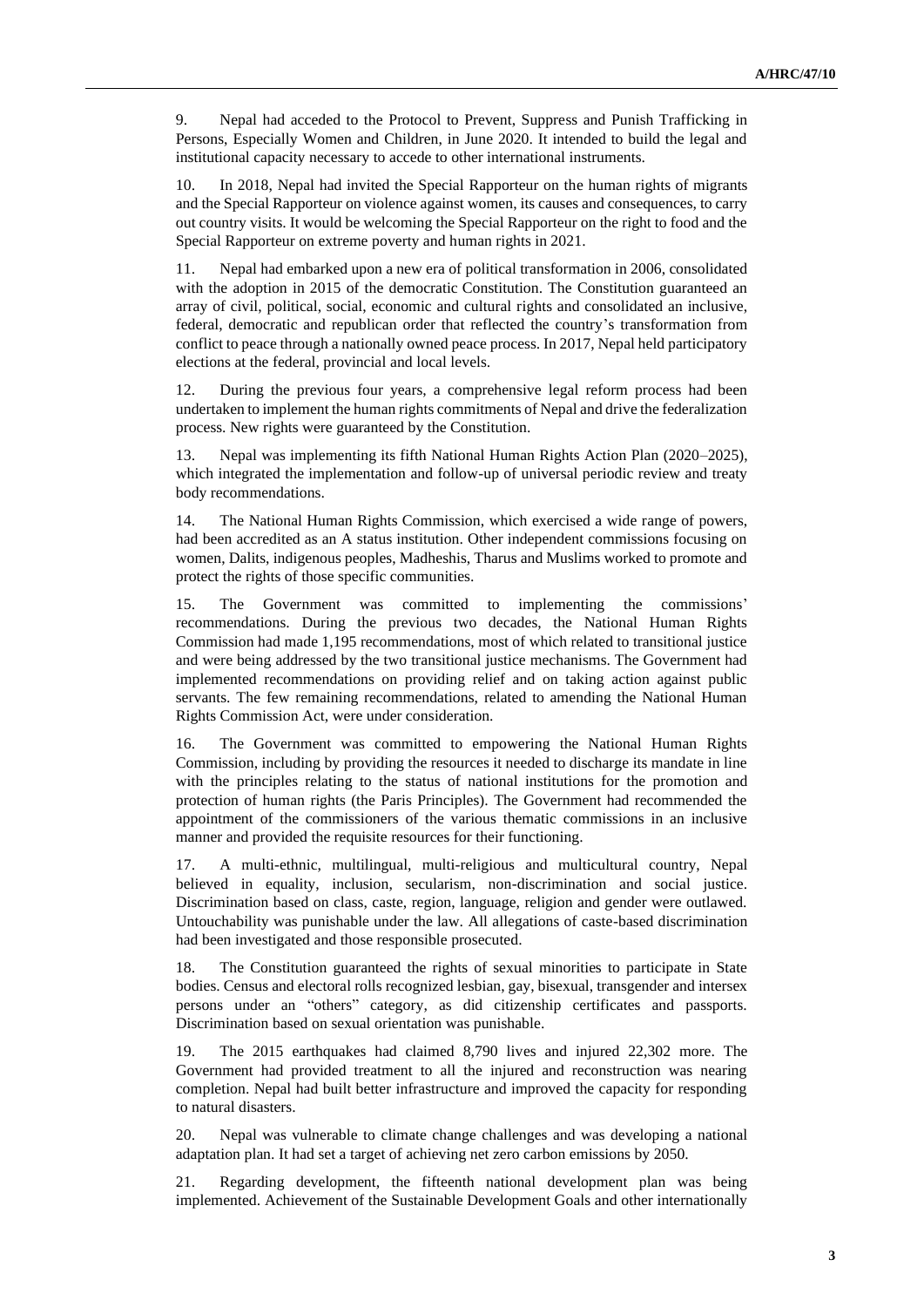agreed development goals through enhanced partnership was key to the protection of all human rights, including the right to development. Nepal had mainstreamed the Goals into national development policies, aiming to realize them by 2030.

22. The *Human Development Report 2020* showed improvement in the Human Development Index of Nepal, which was preparing to graduate from the status of least developed country to that of lower-middle-income country. It had embraced a vision encapsulated in the motto "prosperous Nepal, happy Nepali", and had increased investment in infrastructure and the social sectors.

23. Nepal had abolished the death penalty. Torture had been criminalized in the Penal Code of 2017 and perpetrators could be punished with imprisonment for up to five years. Departmental action had been taken against 158 police personnel for negligence and violations of human rights. The statutory limitation on filing a case involving torture had increased from 35 days to six months, and victims were entitled to compensation.

24. Human rights focal points had been appointed in police headquarters and all provincial and district police offices. Training courses on promoting and protecting human rights and on preventing human rights violations had been delivered to security personnel. Human rights were integral to all training curricula in government training centres. Security forces exercised minimum force when keeping law and order.

25. Everyone was protected against arbitrary arrest and detention. All reports of extrajudicial killings were investigated and those responsible were prosecuted and punished through the competent authority, in accordance with prevailing laws.

26. The independence, competence and impartiality of the judiciary were guaranteed by the Constitution. Judicial power was exercised in accordance with the principles of the separation of powers and of checks and balances.

27. Good governance was a priority and resources had been allocated for the prevention and investigation of cases of misconduct and corruption, and for the prosecution of those responsible.

28. Male and female prisoners were accommodated separately, while children under the age of 18 years were sent to the child correction home. The Government had increased daily living allowances for prisoners and new prisons had been built, with separate blocks for men, women, persons with disabilities and lesbian, gay, bisexual, transgender and intersex persons, as had an "open" prison. Measures had been taken to protect prisoners during the coronavirus disease (COVID-19) pandemic, including by providing protective equipment, sanitary items and medical care. To reduce overcrowding, 6,672 prisoners had been released.

29. Nepal remained committed to concluding the transitional justice process through the Truth and Reconciliation Commission and the Commission of Investigation on Enforced Disappeared Persons. In Nepal, the transitional justice process was guided by the Comprehensive Peace Accord, Supreme Court directives, relevant international commitments, victims' concerns and the realities on the ground. The Government was steadfast in its position that there would be no blanket amnesty for serious human rights violations.

30. The Truth and Reconciliation Commission had received 63,718 complaints, made preliminary investigations, verified the authenticity of complaints and consolidated cases for further investigation. It would carry out detailed investigations into 200 cases.

31. The Commission on Investigation of Enforced Disappeared Persons had received 3,223 complaints, of which it had verified 2,514 after carrying out preliminary investigations. It was carrying out detailed investigations into 2,097 cases.

32. Nepal regarded civil society and the media as indispensable partners in the promotion and protection of human rights and had forged partnerships with 237 international nongovernmental organizations (NGOs) and more than 51,000 NGOs affiliated to the Social Welfare Council.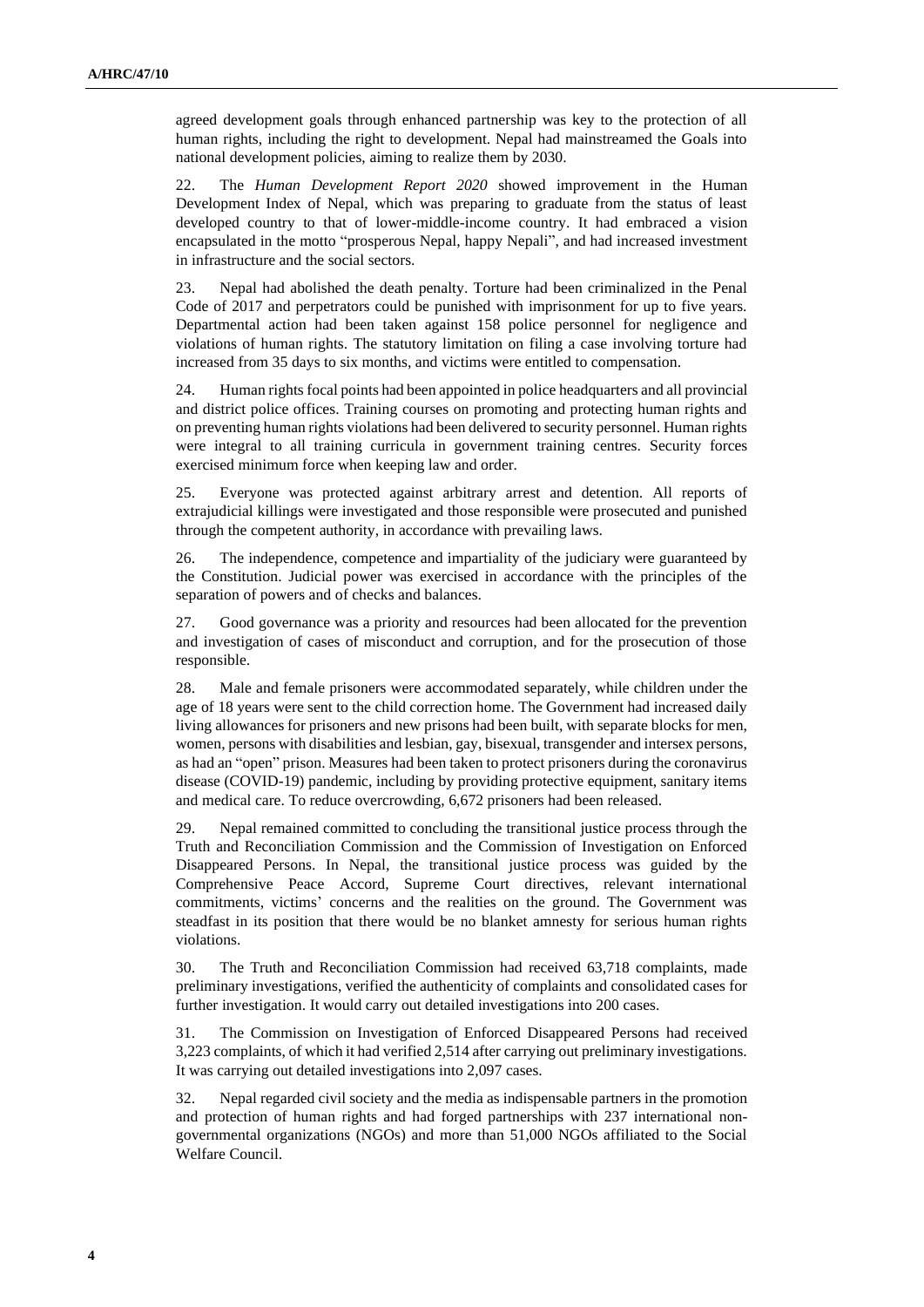33. Nepal respected the rights to freedom of opinion, expression and peaceful assembly, bearing in mind that, while exercising one's rights, all should be equally respectful of the rights and obligations of others.

34. The Constitution guaranteed freedom of religion. The Penal Code criminalized hate speech, attacks against religious sites and activities aimed at creating religious discord. Forceful conversion was prohibited by law.

35. Regarding the right to work, the "President women upliftment programme", the "Prime Minister employment programme" and the "Prime Minister agricultural modernization project" sought to generate employment. Policies on labour, employment and social security were aligned with the National Human Rights Action Plan (2020–2025).

36. Nepalese labour laws protected equal pay for work of equal value. The law had increased maternity leave from 52 to 98 days. The Government had specified a minimum wage and a minimum of 100 days of paid employment was guaranteed. Forced labour was prohibited and workers could form trade unions and engage in collective bargaining.

37. Nepal had signed bilateral agreements and memorandums of understanding with nine countries that were destinations for migrant workers, to protect the rights of such workers. The Government had introduced a policy to promote the fair recruitment of migrant workers. Returnee migrant workers were provided with incentives to become self-employed.

38. Older persons, single women, Dalits, persons with disabilities, the destitute, indigents and people belonging to ethnic groups facing extinction received monthly social security allowances. A contribution-based social security scheme covered workers in the formal and informal sectors.

39. Nepal aimed to reduce poverty to 5 per cent by 2030 and to eliminate poverty altogether by 2043. It was committed to achieving the Sustainable Development Goals on zero hunger and programmes were being implemented to ensure food and nutrition security.

40. Laws had been enacted to safeguard the right to a clean environment, safe drinking water and sanitation. In September 2019, Nepal had declared itself an "open defecation free" country.

41. Regarding health, every citizen had the right to free basic health services from the State. The Government paid for health insurance for the poor, orphans, older persons and persons with disabilities. Insurance coverage had been extended to 563 local levels, the target being to eventually achieve universal coverage. The foundations had been laid for the construction of basic hospitals in all local levels.

42. The ongoing COVID-19 pandemic had severely affected livelihoods, the economy, public health and social security systems. The Government had responded through measures such as isolation, quarantine and treatment, and had adopted protocols complying with World Health Organization guidelines. Testing and treatment were being provided free to people in need and additional resources were being provided to health systems at all levels. Nepal had been able to keep mortality rates low and recovery rates high.

43. Given the continued risk of transmission risk, Nepal was struggling with capacity constraints. While the development of vaccines had given hope, the availability and affordability of vaccines was critical, requiring greater international cooperation. Nepal welcomed the COVID-19 Vaccine Global Access (COVAX) Facility and commended its neighbours for ensuring the availability of vaccines. The Government had decided to provide vaccines free of cost.

44. Regarding education, every community had the right to basic education in its mother tongue. The right of every child to receive free and compulsory basic education, including educational materials, was protected by law. Citizens were entitled to free education up to secondary level.

45. Universal enrolment and gender parity in school had been almost achieved. Programmes had produced results in terms of enrolment and reducing the number of girls dropping out of school. Monthly scholarships and meals were provided to children from marginalized communities. Distance learning through the radio and online classes was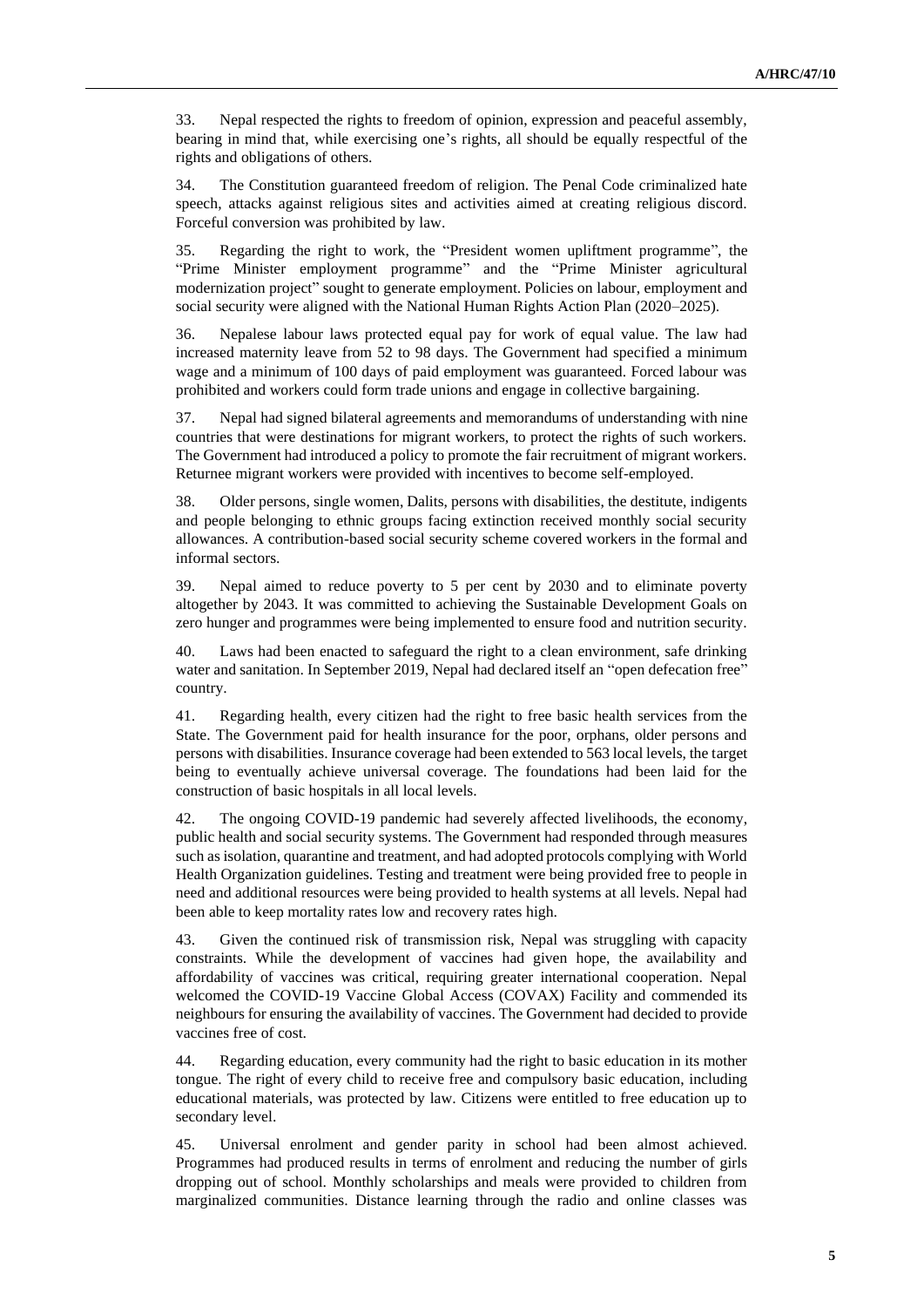facilitated during the COVID-19 pandemic. Human rights education was part of the curriculum.

46. In terms of violence against women, the Penal Code had increased the statutory limitation for filing a report in rape cases from 35 days to one year. The maximum penalty for rape had been increased from 16 to 20 years in prison. The Crime Victim Protection Act provided protection for victims. Compensation too was provided. The Government had increased punitive measures for acid attacks.

47. With respect to human trafficking, institutional and administrative measures had been strengthened. A total of 971 trafficking cases and 1,300 arrests had been recorded during the previous five years. The Anti-Human Trafficking Bureau had been established under the Nepal Police. Victims were entitled to compensation, rehabilitation, economic support and psychosocial counselling. The national plan of action against human trafficking (2011–2021) was being implemented. Nepal had rescued over 10,000 victims during the previous few years. There were 36 safe houses and rehabilitation centres for victims. A separate fund had been established.

48. In terms of gender equality, the delegation noted that the Head of State was a woman. The Government was implementing Security Council resolutions 1325 (2000) and 1820 (2008) on women and peace and security through a national plan of action and applying a gender-responsive budgeting system. Nepal had recorded progress in terms of women's political representation, and women's participation in the labour force had reached 83 per cent.

49. Women enjoyed equal rights in family matters and property. Their sexual and reproductive health rights were established by law. Polygamy, child marriage, forced marriage, sexual harassment in the workplace and sexual and domestic violence were punishable by law. Widespread awareness-raising programmes had been conducted. The Penal Code prohibited dowries and *chhaupadi* cultural practices. Progress had been achieved in reducing maternal and infant and neonatal mortality rates. A steering committee was addressing the impacts of COVID-19 on women, children, senior citizens and persons with disabilities.

50. Regarding children, the Constitution ensured for every child the right to birth registration, education, health and personality development. The 2018 Act relating to Children provided safeguards against sexual abuse. The Government operated 18 child helpline services. Juvenile benches had been established in courts to facilitate child-friendly prosecutions. Nearly 8,000 children in street situations had been rescued and rehabilitated in the previous three years. The National Strategy on Ending Child Marriage of 2016 aimed at ending child marriage by 2030.

51. Nepal was part of the global partnership Alliance 8.7, which sought to end all forms of child labour by 2025. An inter-agency working group had been set up to implement the national master plan on the elimination of child labour (2018–2028) and thereby achieve the goals of eliminating the worst forms of child labour by 2022 and all forms of child labour by 2025.

52. The 2017 Act relating to Rights of Persons with Disabilities recognized the importance of persons with disabilities empowering themselves. New building codes required public buildings to be accessible and an inclusive education policy had been adopted. Nearly 50,000 students had enrolled in educational programmes during the previous academic year.

53. Nepal had ratified the International Labour Organization (ILO) Indigenous and Tribal Peoples Convention, 1989 (No. 169), and indigenous peoples and communities facing extinction had the right to State benefits.

54. The Constitution guaranteed special measures for minorities and marginalized groups to enable them to enjoy fundamental rights and fair representation.

55. Nepal had sheltered Tibetan and Bhutanese refugees for decades on humanitarian grounds. The Extradition Act recognized the principle of non-refoulement.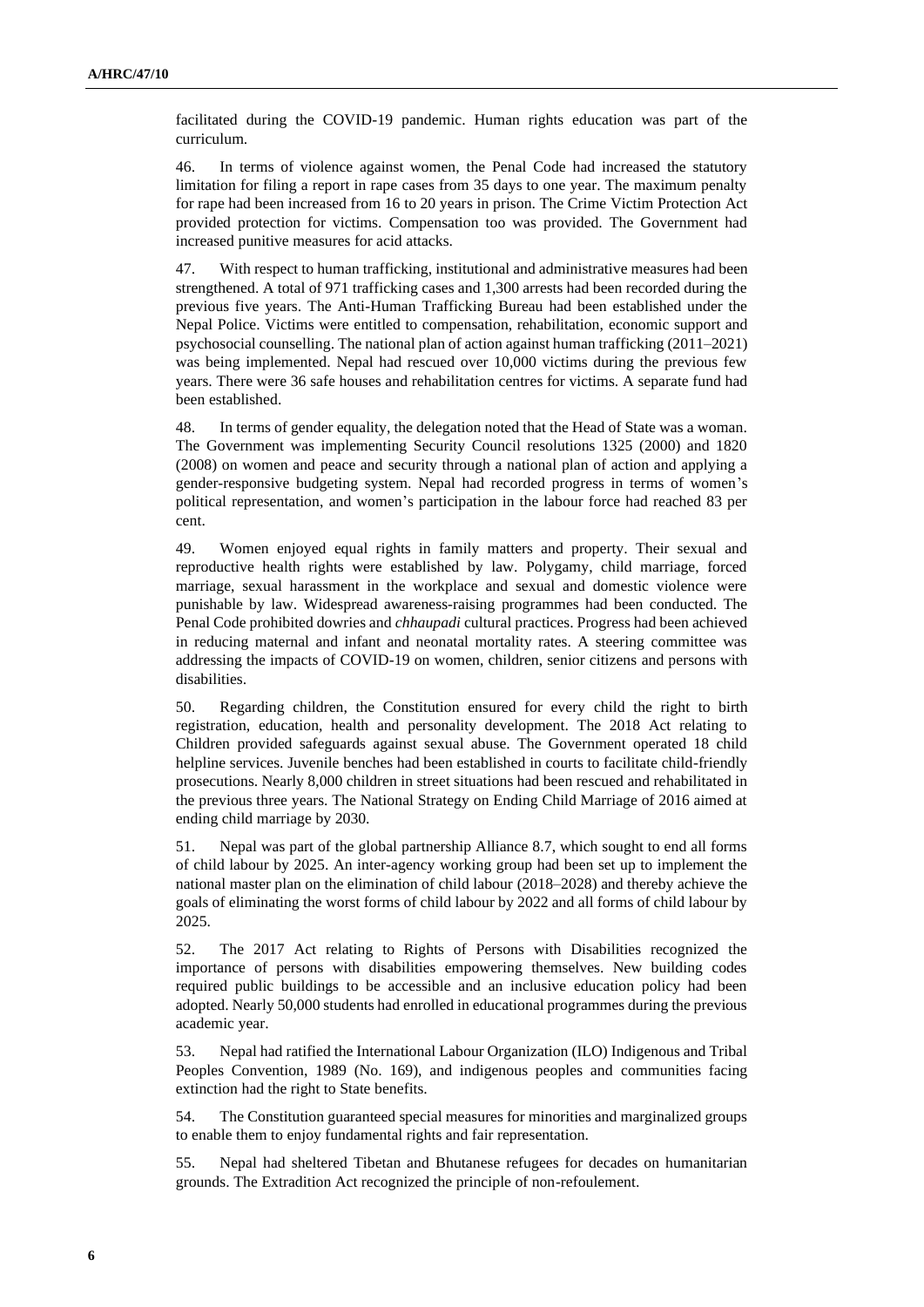56. The Constitution guaranteed that no citizen could be deprived of the right to citizenship, and federal laws would be enacted based on this principle.

#### **B. Interactive dialogue and responses by the State under review**

57. During the interactive dialogue, 98 delegations made statements. Recommendations made during the dialogue are to be found in section II of the present report.

58. Uruguay congratulated Nepal for the adoption of its fifth National Human Rights Action Plan (2020–2025).

59. Uzbekistan welcomed the efforts made to ensure justice, security and the rule of law.

60. The Bolivarian Republic of Venezuela recognized the progress made in food, education and health.

61. Viet Nam commended Nepal for the legal and institutional progress it had made in promoting human rights.

62. Afghanistan welcomed the progress made towards eliminating hunger and malnutrition.

63. Argentina congratulated Nepal for its engagement with the mechanisms of the Human Rights Council.

64. Armenia noted the positive steps taken to combat human trafficking and discrimination against women.

65. Australia appreciated the commitment to continuing to build on the Constitution of Nepal to protect human rights.

66. Azerbaijan welcomed the progress made in implementation of the recommendations from the previous universal periodic review cycle.

67. The Bahamas welcomed efforts regarding climate change, particularly implementing the Disaster Risk and Management Act.

68. Bahrain commended Nepal for promoting women's rights and protecting the rights of migrant workers.

69. Bangladesh appreciated the efforts of Nepal to mainstream human rights into its national development policies.

70. Belarus noted positively the practice of adopting national human rights action plans.

71. Belgium welcomed the pledge by Nepal to address human rights violations during the conflict period through transitional justice mechanisms.

72. Bhutan commended Nepal for the 2018 Right to Employment Act and the contributory social security system.

73. Botswana noted with concern the proposed bill to revise the National Human Rights Commission Act.

74. Brazil commended Nepal for the progress achieved regarding transitional justice, food security and access to health.

75. Bulgaria applauded the efforts made to implement almost all the accepted recommendations from the second universal periodic review.

76. Burkina Faso commended Nepal for the President's programme for improving the situation of women.

77. Cambodia welcomed the establishment of the separate and specialized Anti-Human Trafficking Bureau.

78. Canada welcomed the progress made towards banning harmful practices and making torture and enforced disappearance distinct crimes.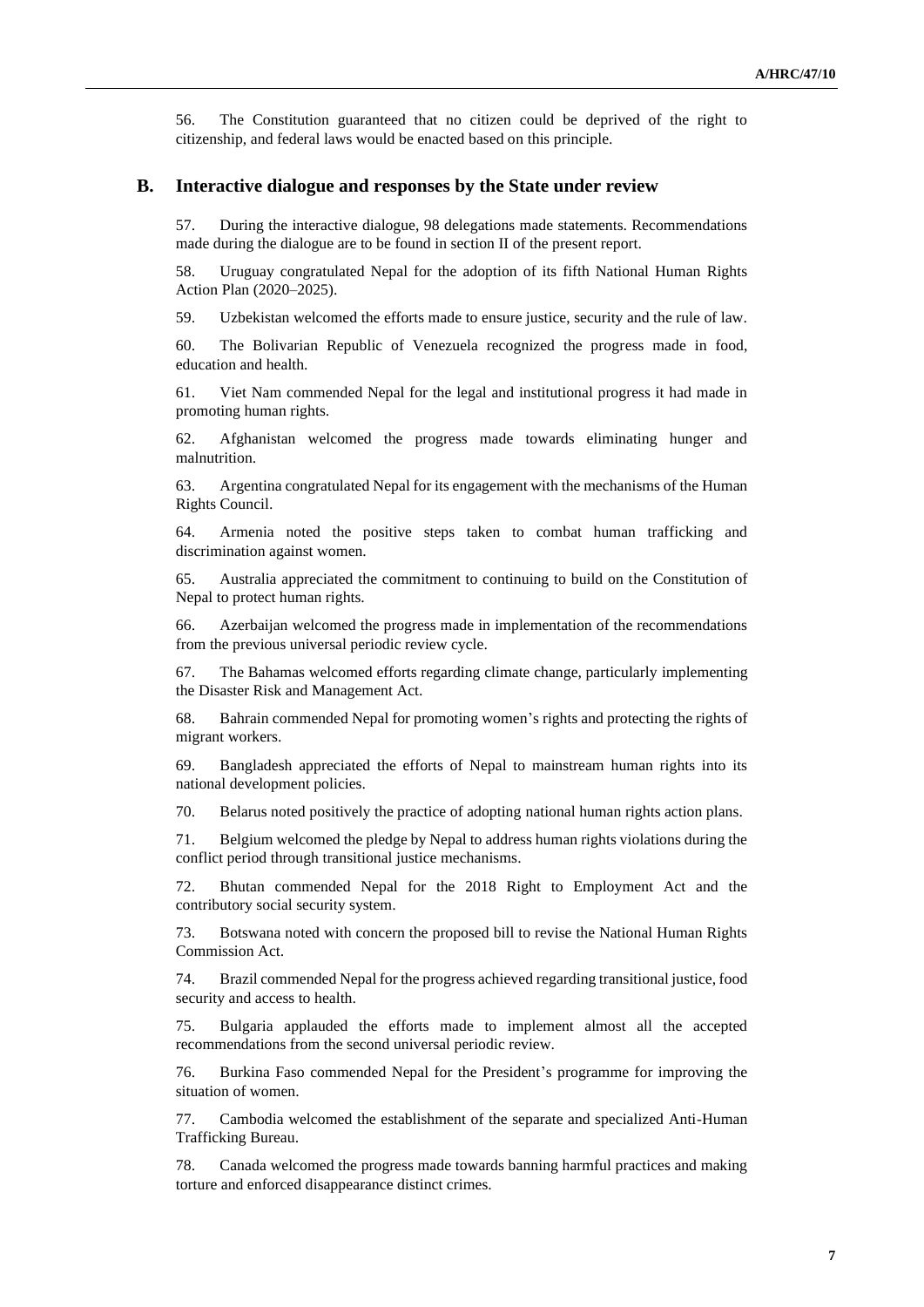79. Chile appreciated that the democratic process had taken into account the rights of lesbian, gay, bisexual, transgender and intersex persons.

80. China commended Nepal for its achievements in reducing poverty, promoting gender equality and protecting children's rights.

81. Croatia welcomed the 2018 Act relating to Children and the 2017 Labour Act.

82. Cuba recognized the progress made by Nepal in preventing and combating human trafficking and protecting victims.

83. Cyprus welcomed the legislative measures to increase women's representation in the Federal Parliament and in the provincial assemblies.

84. Czechia appreciated the adoption of a national child labour abolition master plan.

85. The Democratic People's Republic of Korea commended Nepal for the implementation of the fifteenth five-year plan.

86. Denmark commended Nepal for taking steps to address caste-based discrimination and violence against women.

87. Egypt commended Nepal for the five-year plan for economic development and the National Human Rights Action Plan.

88. El Salvador highlighted the receptiveness of Nepal to hosting special rapporteurs on country visits.

89. Estonia encouraged Nepal to pay more attention to the human rights of vulnerable groups.

90. Ethiopia appreciated the adoption of the 2017 Act relating to Rights of Persons with Disabilities.

91. Fiji commended Nepal for its poverty reduction initiatives and the budget allocation to address the effects of climate change.

92. Finland welcomed the engagement of Nepal in the universal periodic review process.

93. France remained concerned about the state of human rights and fundamental freedoms in Nepal.

94. Georgia welcomed the independent National Human Rights Commission and the engagement of Nepal with the United Nations human rights mechanisms.

95. Germany commended Nepal for improving conditions for Bhutanese refugees but remained concerned about vulnerable groups.

96. Greece welcomed the efforts made on school enrolment and the national strategy to end child marriage.

97. Guyana noted the implementation of previous universal periodic review recommendations through national human rights action plans.

98. Haiti welcomed the measures taken to address suicide, the subject of accepted recommendations made by Haiti during the previous universal periodic review.

99. The Holy See encouraged Nepal to protect vulnerable people's rights and safeguard freedom of religion and belief.

100. Honduras congratulated Nepal for the progress made in implementing the recommendations from previous universal periodic review cycles.

101. Iceland welcomed the decision of Nepal to join the United Nations LGBTI Core Group.

102. India welcomed the progress made on economic, social and cultural rights and the accession to the Protocol to Prevent, Suppress and Punish Trafficking in Persons, Especially Women and Children.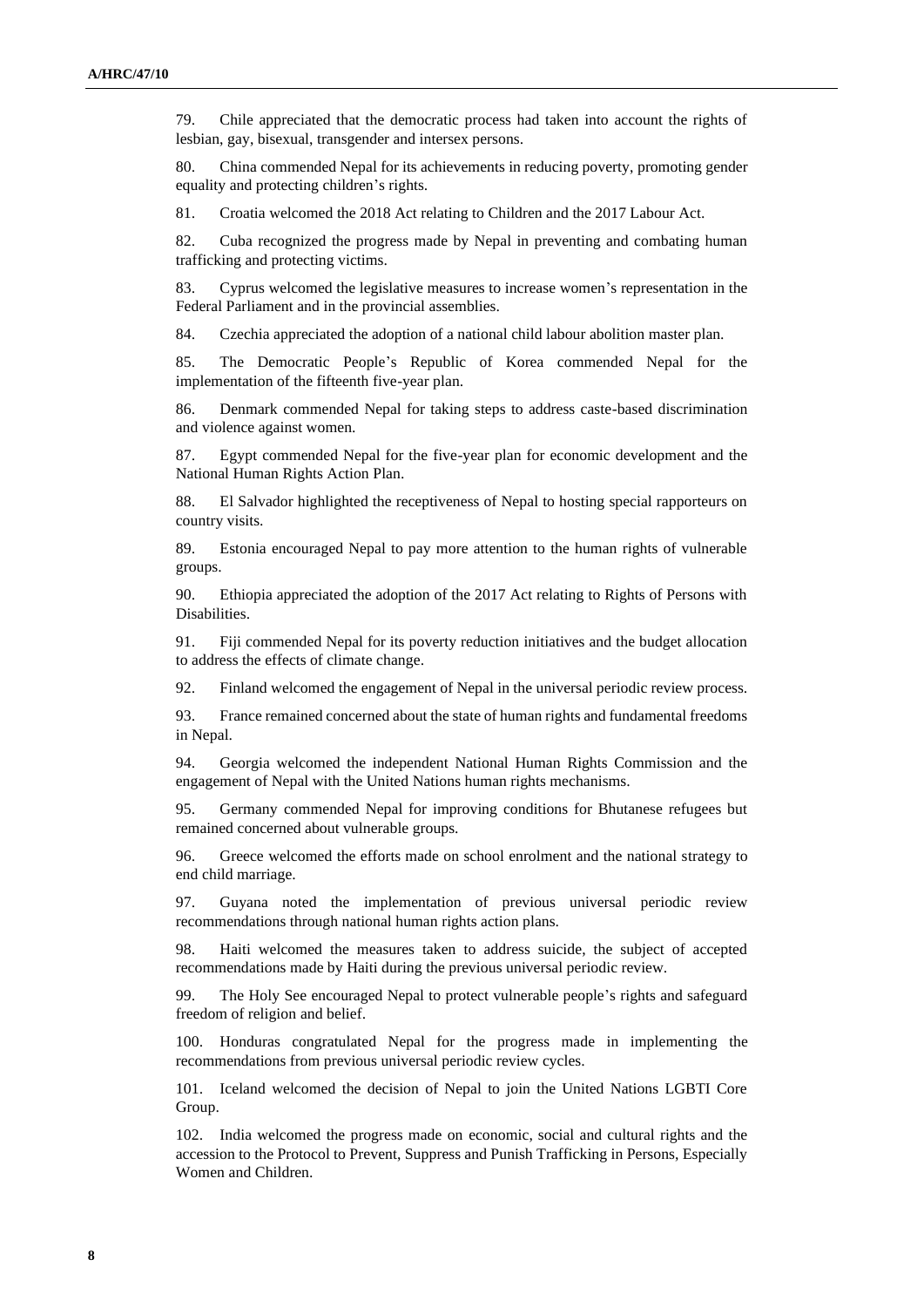103. Indonesia commended Nepal for adopting the fifth National Human Rights Action Plan (2020–2025).

104. The Islamic Republic of Iran recognized the important human rights achievements made since the previous universal periodic review.

105. Iraq appreciated the adoption of the fifth National Human Rights Action Plan (2020– 2025).

106. Ireland remained concerned about the lack of accountability for human rights violations committed during the civil war.

107. Italy welcomed the national child labour abolition master plan and the National Strategy on Ending Child Marriage.

108. Japan appreciated the efforts made to eliminate harmful practices but noted the challenges faced by vulnerable groups.

109. Jordan commended Nepal for its human rights efforts and the implementation of recommendations from the previous universal periodic review.

110. Kazakhstan commended Nepal for adopting policies to protect migrant workers and making torture and enforced disappearance illegal.

111. Kuwait welcomed the efforts made by Nepal to promote economic development and social justice.

112. The Lao People's Democratic Republic congratulated Nepal on implementing its National Human Rights Action Plan (2020–2025).

113. Latvia welcomed the delegation and thanked it for the presentation of its national report.

114. Lebanon welcomed the efforts made by Nepal to eliminate violence against women and girls.

115. Liechtenstein thanked the delegation for the information in its statement and the national report.

116. Malaysia looked forward to the effective implementation of the fifth National Human Rights Action Plan (2020–2025).

117. Maldives appreciated the inclusion of the Sustainable Development Goals in the national development plan.

118. Malta welcomed the ratification of the Protocol to Prevent, Suppress and Punish Trafficking in Persons, Especially Women and Children.

119. The Marshall Islands welcomed the national master plan against child labour.

120. Mauritius commended Nepal for expanding its health insurance programme.

121. Mexico acknowledged the adoption of the National Human Rights Action Plan (2020– 2025).

122. Mongolia welcomed the specialized training courses for judges and law enforcement personnel on human rights.

123. Montenegro encouraged Nepal to operationalize its National Strategy on Ending Child Marriage by 2030.

124. Myanmar congratulated Nepal for 33 per cent of positions in the Federal Parliament and provincial assemblies being occupied by women.

125. Namibia commended Nepal for taking measures aimed at eliminating poverty by 2043.

126. The Netherlands commended Nepal for its efforts to combat violence against women.

127. Nicaragua thanked the delegation for presenting its report and recognized the progress reflected therein.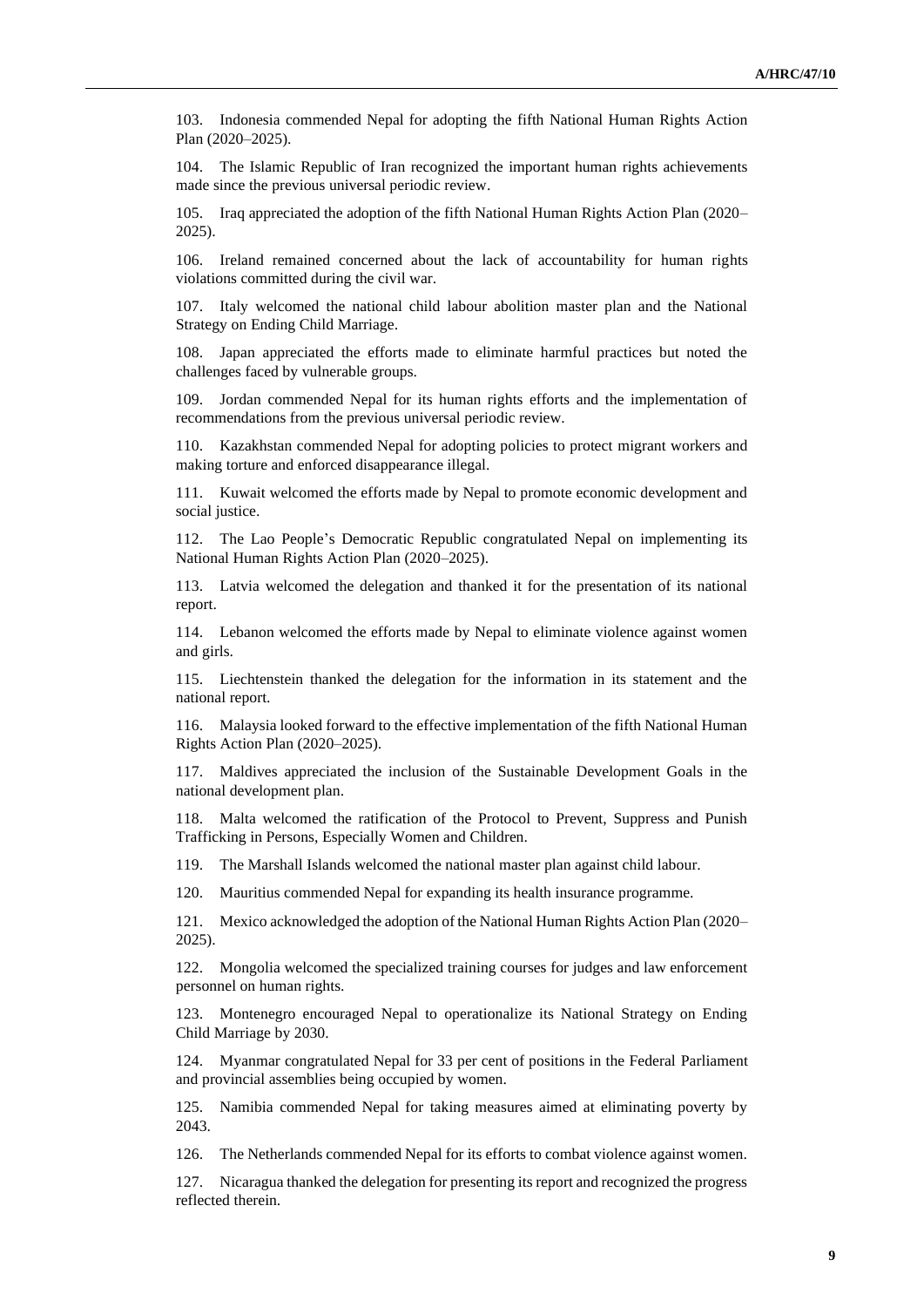128. Nigeria noted positively the efforts made to ensure economic, social and cultural rights, especially poverty reduction measures.

129. Norway congratulated Nepal on its election to the Human Rights Council for 2021– 2023.

130. Pakistan commended Nepal for the 2019 poverty alleviation policy and the Right to Food and Food Sovereignty Act.

131. Panama hailed the efforts made to criminalize domestic violence and adopt the law on children.

132. Paraguay thanked the delegation of Nepal for the presentation of its report.

133. The Philippines commended Nepal for its efforts to combat human trafficking and provide human rights education for public officials.

134. Portugal welcomed the legislative progress made in tackling violence against women, notably the criminalization of harmful practices.

135. Qatar hailed the measures taken to combat the COVID-19 pandemic and include the Sustainable Development Goals in national plans.

The Republic of Korea commended Nepal for its efforts to eliminate harmful practices against women and girls.

137. The Russian Federation commended Nepal for cooperating with United Nations special procedure mechanisms, including on country visits.

138. Saudi Arabia praised Nepal for cooperating with the international human rights mechanisms.

139. Senegal welcomed the progress made in social and economic development and poverty reduction.

140. Serbia applauded Nepal for cooperating with the Human Rights Council treaty bodies and special procedures.

141. Singapore commended Nepal for its efforts to enhance the right to health and promote gender equality.

142. Slovenia was concerned about reports of child trafficking, child labour and child marriage.

143. Spain congratulated Nepal on its efforts to protect and promote human rights.

144. Sri Lanka appreciated the level of women's participation ensured in the civil service.

145. The State of Palestine applauded the constructive cooperation with the Human Rights Council mechanisms and special procedures.

146 The Sudan commended Nepal for establishing independent commissions to investigate human rights violations in the transitional justice context.

147. Switzerland was concerned about delays in implementing a real transitional justice strategy.

148. Thailand welcomed the fifth National Human Rights Action Plan (2020–2025) and the Public Health Service Act.

149. Timor-Leste commended Nepal for enshrining the right to mother tongue education in its Constitution.

150. Turkey noted positively the adoption of the Right to Employment Act, which enhanced conditions for workers.

151. Turkmenistan welcomed the efforts made to achieve a high economic growth rate in preceding years.

152. Ukraine welcomed the adoption of legislative acts such as the Right to Housing Act.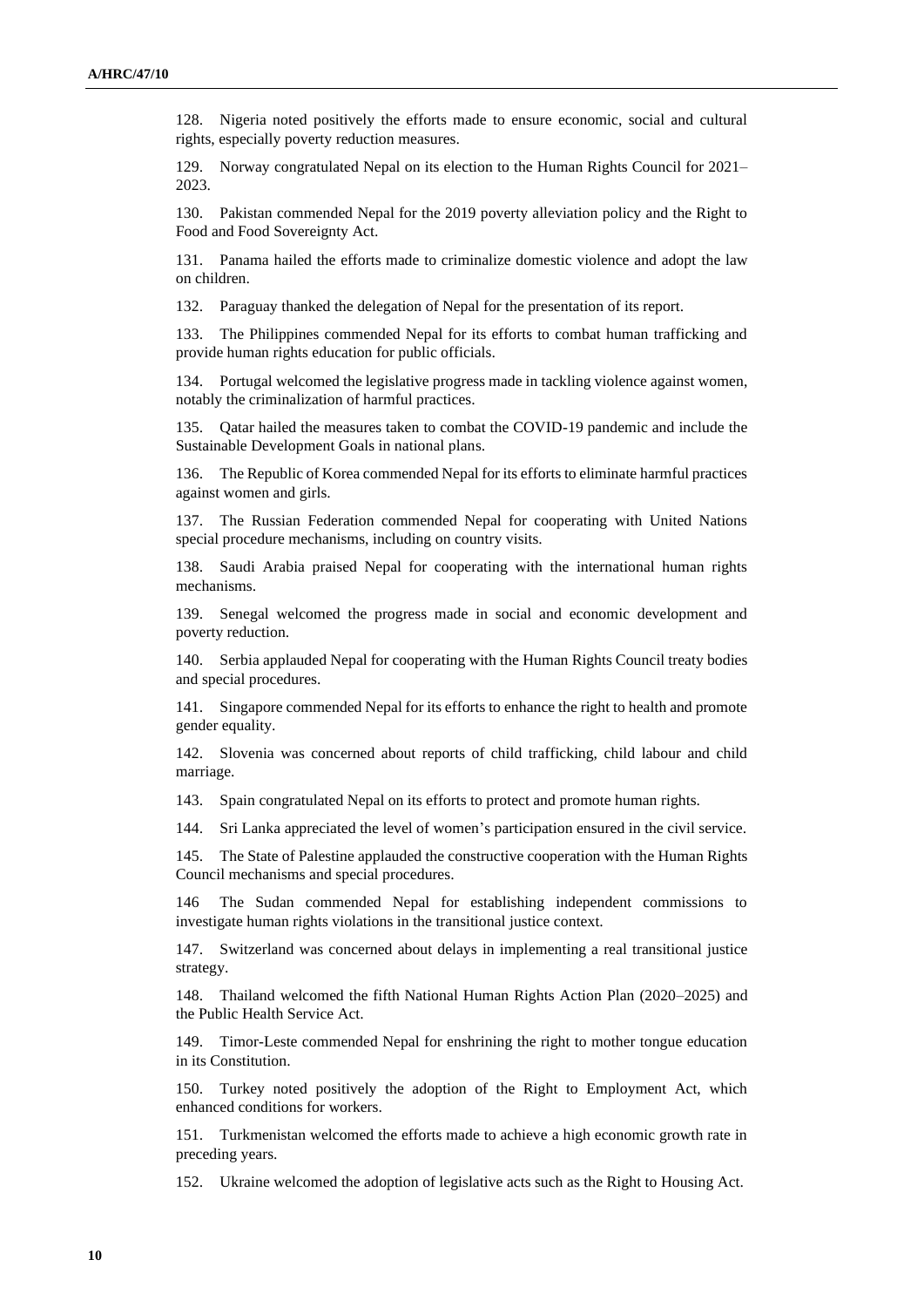153. The United Kingdom welcomed the progress made on the political representation of women but remained concerned about how little accountability there was for conflict-era human rights violations and abuses.

154. The United States applauded Nepal for hosting refugees.

155. Oman noted the comprehensive efforts made to enforce the rule of law.

156. China raised a point of order against the recommendation made by the delegation of the United States. China expressed the view that, since it was the universal periodic review of Nepal, the focus should be on the human rights achievements of Nepal. China strongly opposed the use by the United States delegation of the universal periodic review platform to mention something irrelevant to that topic. China stated that it hoped that such situations could be avoided and that the rules of the universal periodic review would be respected.

157. The Vice-President of the Human Rights Council noted that the statement by China would be reflected in the official record of the Working Group session.

158. In conclusion, the delegation of Nepal thanked Member States for their comments. Nepal remained strongly committed to fulfilling its human rights obligations. It would be formulating an action plan to implement the recommendations from the third universal periodic review cycle, taking into account all Member State suggestions.

### **II. Conclusions and/or recommendations**

159. **The following recommendations will be examined by Nepal, which will provide responses in due time, but no later than the forty-seventh session of the Human Rights Council:**

159.1 **Take further steps towards establishing the legal and institutional foundation and capacity in order to join remaining international instruments (Georgia);**

159.2 **Accede to the Convention on Cluster Munitions (Holy See);**

159.3 **Ratify the Treaty on the Prohibition of Nuclear Weapons (Honduras);**

159.4 **Accede to the Optional Protocol to the Convention on the Rights of the Child on a communications procedure and the Optional Protocol to the Convention against Torture and Other Cruel, Inhuman or Degrading Treatment or Punishment (Mongolia);**

159.5 **Continue to participate constructively in international human rights mechanisms (Nicaragua);**

159.6 **Ratify the Arms Trade Treaty, the Convention on Cluster Munitions, the Convention on the Prohibition of the Use, Stockpiling, Production and Transfer of Anti-Personnel Mines and on their Destruction and the Treaty on the Prohibition of Nuclear Weapons (Panama);**

159.7 **Ratify the main international treaties on human rights that have still not been ratified to ensure progress on Sustainable Development Goals 5, 11, 13 and 16 (Paraguay);**

159.8 **Ratify the Protocol Additional to the Geneva Conventions of 12 August 1949, and relating to the Protection of Victims of International Armed Conflicts (Protocol I) and the Protocol Additional to the Geneva Conventions of 12 August 1949, and relating to the Protection of Victims of Non-International Armed Conflicts (Protocol II) (Switzerland);**

159.9 **Adopt an open, merit-based process when selecting national candidates for United Nations treaty body elections (United Kingdom of Great Britain and Northern Ireland);**

159.10 **Consider extending a standing invitation to all special procedure mandate holders of the Human Rights Council, as previously recommended**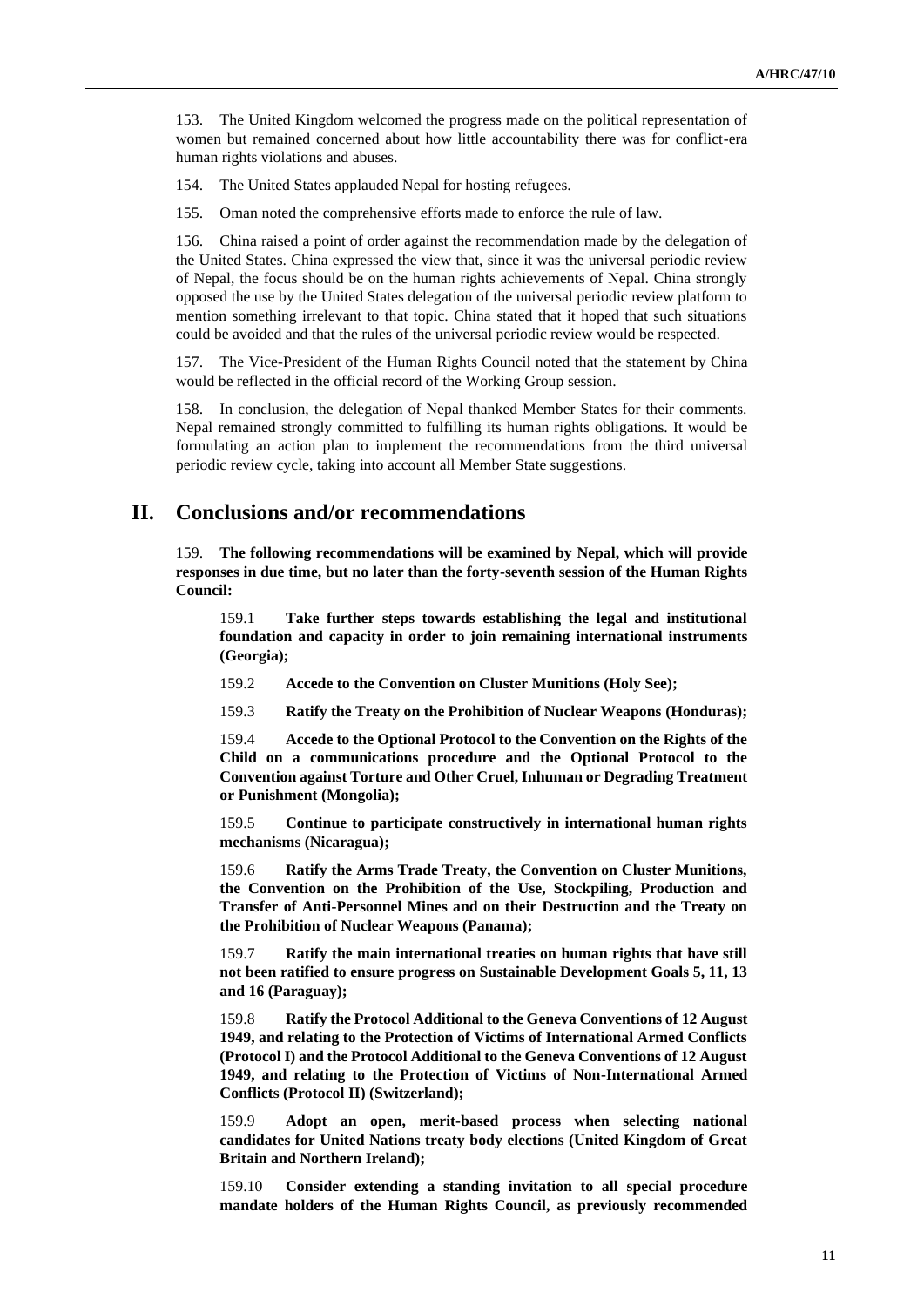**(Latvia); Intensify efforts to promote cooperation with the United Nations human rights system and consider issuing a standing invitation to special procedure mandate holders (Republic of Korea); Proactively engage with United Nations special procedures whose requests for a country visit are pending and consider issuing a standing invitation to all of them (Ukraine);**

159.11 **Accede to the Optional Protocol to the Convention against Torture and Other Cruel, Inhuman or Degrading Treatment or Punishment, introduce new legislation criminalizing torture, ill-treatment and enforced disappearance in all settings and ensure prompt, impartial and independent investigations into all relevant cases and bring perpetrators to justice (Czechia);**

159.12 **Ratify the Optional Protocol to the Convention against Torture and Other Cruel, Inhuman or Degrading Treatment or Punishment (Afghanistan) (Cyprus) (Denmark) (Germany) (Senegal) (Spain) (Switzerland) (Timor-Leste);**

159.13 **Ratify the Convention against Torture and Other Cruel, Inhuman or Degrading Treatment or Punishment and its Optional Protocol in conformity with the Sustainable Development Goal 16 (Paraguay);**

159.14 **Demonstrate commitment to further combating torture by ratifying the Optional Protocol to the Convention against Torture and Other Cruel, Inhuman or Degrading Treatment or Punishment (Ukraine);**

159.15 **Make progress in the ratification of human rights instruments, in particular the International Convention for the Protection of All Persons from Enforced Disappearance (Chile);**

159.16 **Ratify the International Convention for the Protection of All Persons from Enforced Disappearance (France) (Japan);**

159.17 **Consider the possibility of signing and ratifying the International Convention for the Protection of All Persons from Enforced Disappearance (Argentina); Take all necessary steps towards the ratification of the International Convention for the Protection of All Persons from Enforced Disappearance (Greece); Sign and ratify the International Convention for the Protection of All Persons from Enforced Disappearance (Honduras);**

159.18 **Ratify the Rome Statute of the International Criminal Court (France) (Switzerland);**

159.19 **Accede to the Rome Statute of the International Criminal Court (Cyprus); Accede to the Rome Statute of the International Criminal Court and incorporate its provisions into national legislation, as previously recommended (Estonia); Ratify and fully align its national legislation with all the obligations under the Rome Statute of the International Criminal Court, as previously recommended (Latvia); Consider the ratification of the Rome Statute of the International Criminal Court (Senegal);**

**Consider ratifying the International Convention on the Protection of the Rights of All Migrant Workers and Members of Their Families (Egypt); Undertake concrete actions towards the ratification of the International Convention on the Protection of the Rights of All Migrant Workers and Members of Their Families (El Salvador); Sign and ratify the International Convention on the Protection of the Rights of All Migrant Workers and Members of Their Families (Honduras); Ratify the International Convention on the Protection of the Rights of All Migrant Workers and Members of Their Families and the 1951 Convention relating to the Status of Refugees (Mexico); Consider the ratification of the International Convention on the Protection of the Rights of All Migrant Workers and Members of Their Families (Philippines);**

159.21 **Ensure the independence of the transitional justice commissions, providing them with resources to fulfil their mandates (Uruguay);**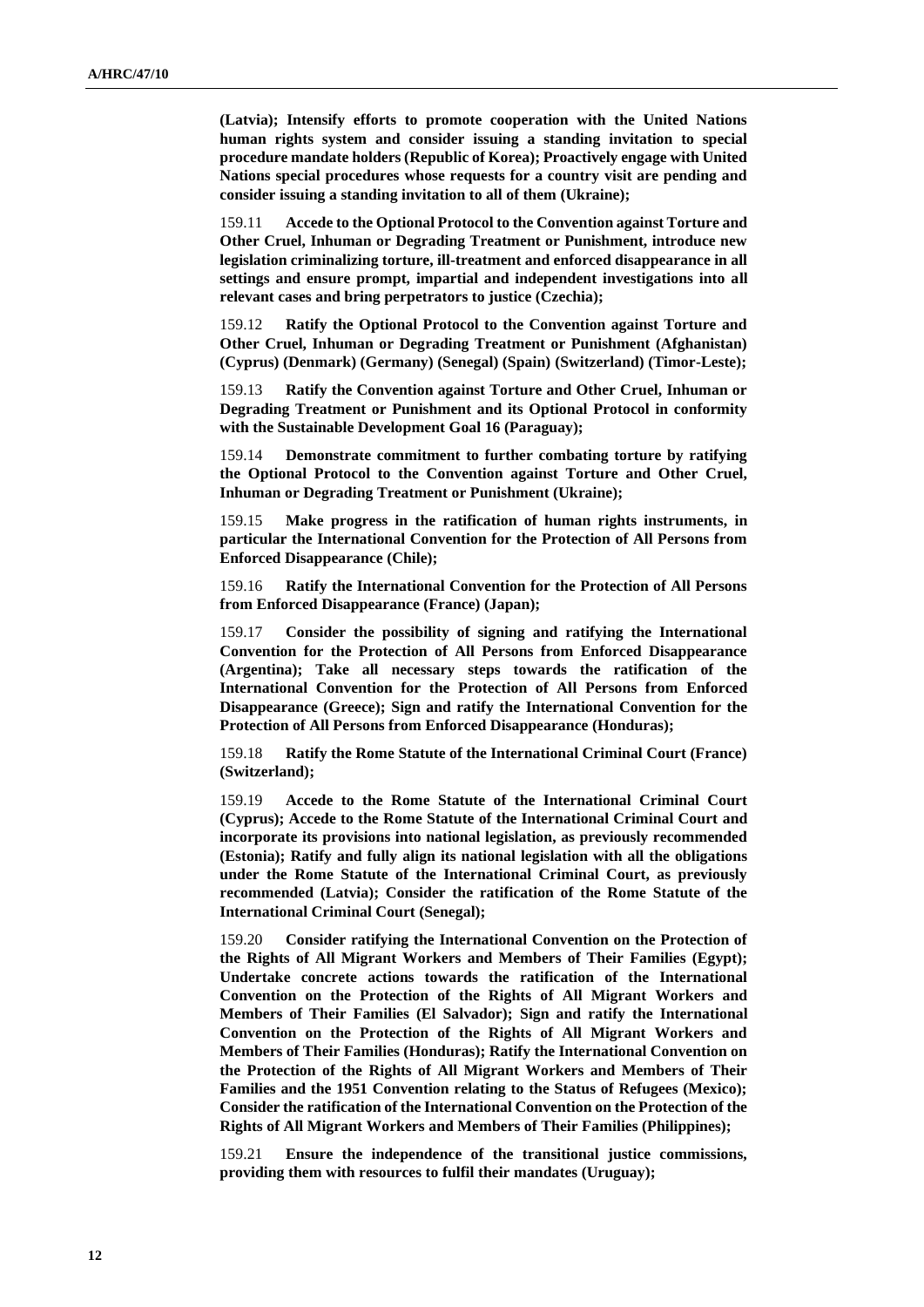159.22 **Continue to develop and implement its National Human Rights Action Plan (China);**

159.23 **Continue to take measures necessary for aligning the National Human Rights Commission Act with the elevated status of the National Human Rights Commission (Georgia);**

159.24 **Expedite the appointment of a commissioner on women's rights and provide the National Women's Commission with a complaint mechanism and the authority to issue binding rulings (Guyana);**

159.25 **Take necessary steps to ensure the effective functioning of the National Human Rights Commission of Nepal in accordance with the Paris Principles, including through the financial autonomy of the Commission and implementation of its recommendations (Australia); Further strengthen the human rights-related institutions, including the National Human Rights Commission (India); Empower the National Human Rights Commission in full accordance with the Paris Principles (Kazakhstan); Guarantee full autonomy and jurisdiction to the National Human Rights Commission, in accordance with the Paris Principles, and ensure that the recommendations it issues are promptly implemented (Mexico); Strengthen further the National Human Rights Commission and continue to take measures for protecting women rights (Pakistan); Guarantee the financial and budgetary autonomy to ensure the effective functioning of the National Human Rights Commission so that it can carry out its mission and accomplish its objectives (Paraguay); Ensure that the National Human Rights Commission can discharge its functions fully, in accordance with the Paris Principles (Portugal); Further strengthen the National Human Rights Commission, including through the adoption of appropriate legislation (Sri Lanka); Ensure the independence of the National Human Rights Commission, in compliance with the Paris Principles (State of Palestine); Continue efforts to ensure the effective operation of the National Human Rights Commission, in keeping with the Paris Principles (Uzbekistan);**

159.26 **Continue with steps towards implementation of the fifth National Human Rights Action Plan (Sri Lanka);**

159.27 **Expedite the appointment of a commissioner on women's rights (Timor-Leste);**

159.28 **Continue its ongoing efforts to improve national mechanisms for the promotion and protection of human rights (Turkmenistan);**

159.29 **Strictly comply with international human rights standards in elaborating, implementing and revising policy and legislation (Ukraine);**

159.30 **Further enhance integration and cooperation among all sectors of society in order to continue achieving the goals of raising structural and institutional standards in the field of human rights (Oman);**

159.31 **Amend the legislation that generates discrimination on grounds of sexual orientation and gender identity and review the definition of marriage in the Civil Code to guarantee equal access to this right (Uruguay);**

159.32 **Conduct public awareness campaigns to eliminate discrimination based on racial or caste-based hierarchies and ensure that educational curricula do not propagate these hierarchies (Bahamas);**

159.33 **Investigate effectively and prosecute caste-based discrimination and violence (Croatia);**

159.34 **Effectively apply national legislation towards the elimination of all practices based on a caste system, including in the light of the relevant human rights instruments (El Salvador);**

159.35 **Develop effective mechanisms to implement the Caste-based Discrimination and Untouchability (Offence and Punishment) Act (Germany);**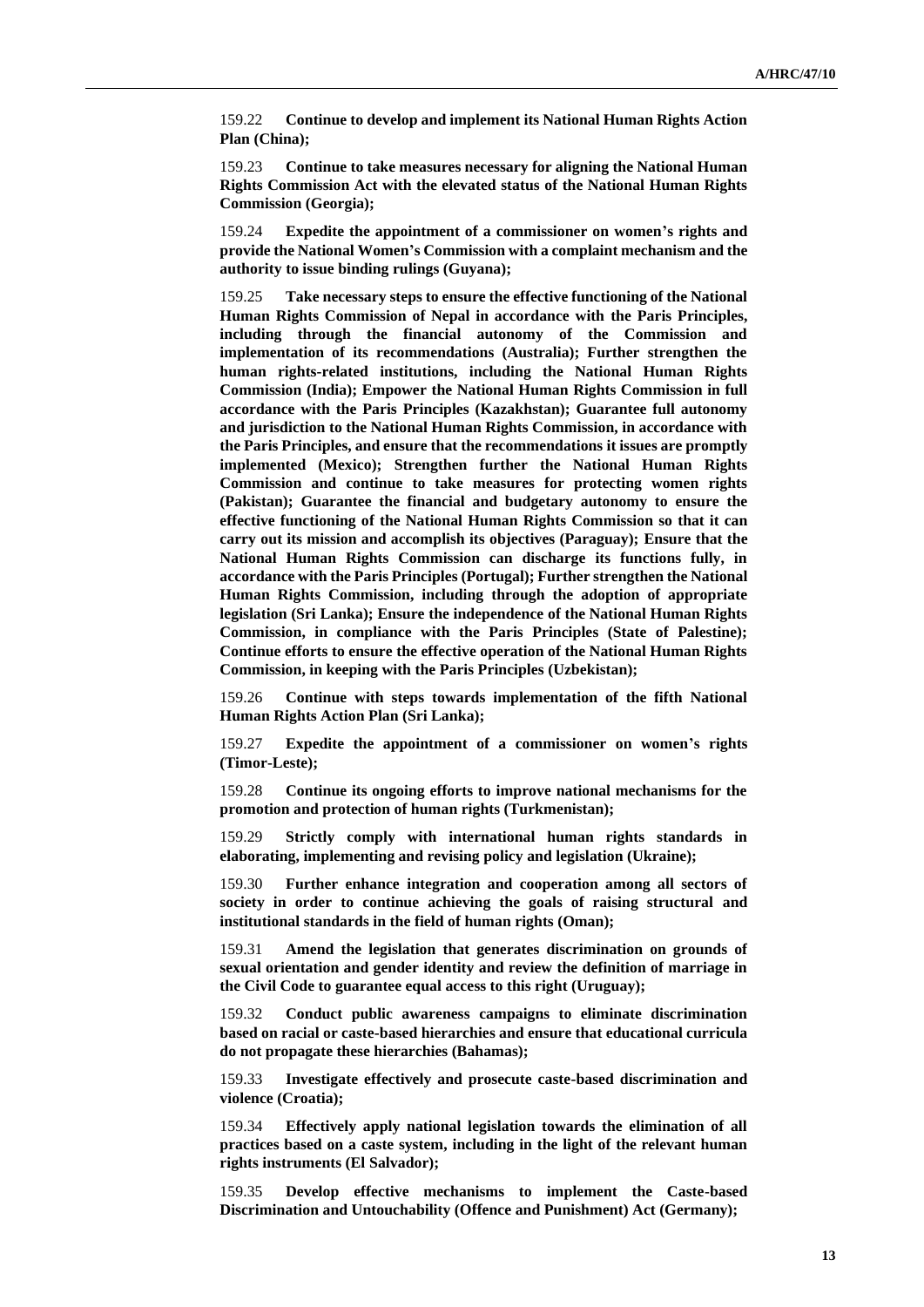159.36 **Adopt comprehensive anti-discrimination legislation that includes a definition of discrimination against women encompassing direct and indirect discrimination and multiple and intersecting forms of discrimination (Guyana);**

159.37 **Adopt marriage equality legislation, extending full marriage rights to same-sex couples (Iceland);**

159.38 **Pursue development of all sections of society in an inclusive manner (India);**

159.39 **Continue the efforts to combat caste-based discrimination and segregation (Italy);**

159.40 **Increase education and awareness-raising programmes to combat crimes of hate and racial discrimination (Jordan);**

159.41 **Continue efforts to combat discrimination based on caste and gender (Lebanon);**

159.42 **Take the necessary measures to advance in the fight against discrimination in all its forms, in particular racial and caste discrimination (Argentina);**

159.43 **Consider including the issue of caste discrimination in school and university curricula (Malta);**

159.44 **Continue to strengthen its efforts to prevent and eliminate discrimination based on caste, including through the full and effective implementation of the Caste-based Discrimination and Untouchability (Offence and Punishment) Act (Republic of Korea);**

159.45 **Continue protecting, in law and practice, the rights of the vulnerable groups of the population, particularly women, children, persons with disabilities, older persons and ethnic minorities (Russian Federation);**

159.46 **Amend the Civil Code in order to recognize marriages of same-sex couples by strengthening the principles enshrined in the 2015 Constitution to protect the lesbian, gay, bisexual, transgender and intersex community (Spain);**

159.47 **Conduct public awareness campaigns to eliminate caste-based hierarchies (State of Palestine);**

159.48 **Intensify public awareness campaigns to eliminate the notion of racial or caste-based hierarchies (Sudan);**

159.49 **Take further measures to combat climate change and natural disasters (Bangladesh);**

159.50 **Ensure that women, children, persons with disabilities and indigenous and local communities are meaningfully engaged in the development and implementation of climate change and disaster risk reduction frameworks (Fiji);**

159.51 **Continue to strengthen its efforts in implementing the Sustainable Development Goals for the better enjoyment of human rights of its people (Viet Nam);**

159.52 **Apply an inclusive approach in shaping disaster prevention and mitigation policies and strategies by incorporating the views of women and vulnerable groups, including persons with disabilities and older people, indiscriminately (Indonesia);**

159.53 **Strengthen cooperation with international partners to reverse the economic impact of the COVID-19 pandemic, including through capacitybuilding to achieve national development targets and meet the 2030 Sustainable Development Goals (Indonesia);**

159.54 **Ensure that vulnerable populations are engaged in the development and implementation of climate resilience and adaptation plans (Maldives);**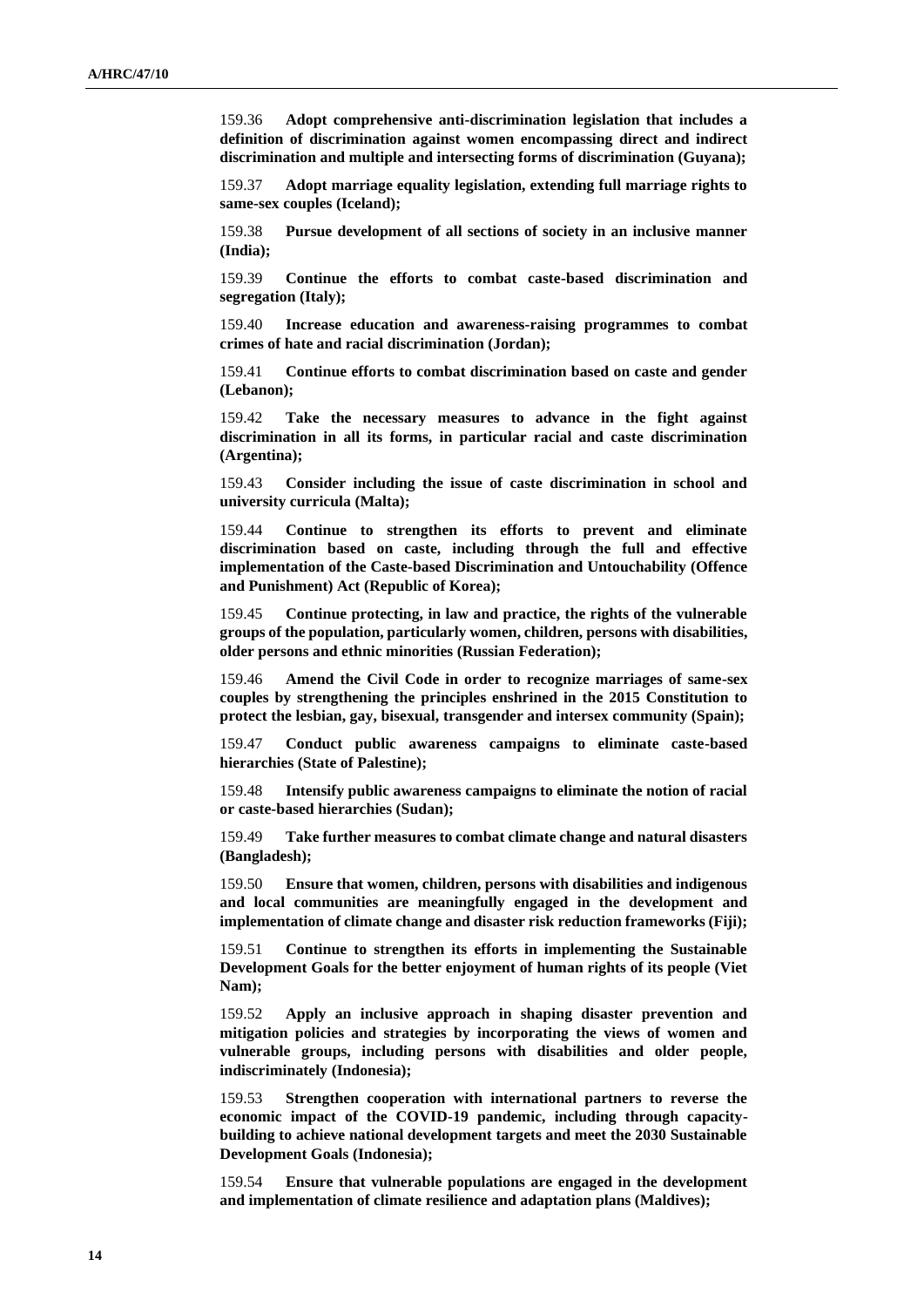159.55 **Continue to improve the prison infrastructure and the living conditions of persons deprived of liberty (Cuba);**

159.56 **Ensure prompt, impartial, independent and effective investigations into all cases of unlawful killings (Greece);**

159.57 **Revise the draft anti-torture bill to comply fully with international standards, including by removing the statute of limitations and providing for all five forms of reparation (Ireland);**

159.58 **Strengthen its efforts to put an end to torture and ill-treatment of children in all settings (Montenegro);**

159.59 **Fight more effectively against impunity by putting in place legislation that penalizes acts of torture and investigating extrajudicial executions (France);**

159.60 **Continue to provide the necessary training to law enforcement agencies on the implementation of the national Penal Code and Criminal Procedure Code (Maldives);**

159.61 **Continue efforts to ensure access to justice, poverty reduction and the protection of the rights of persons in vulnerable situations (Nigeria);**

159.62 **Bring the Enforced Disappearances Enquiry, Truth and Reconciliation Commission Act into compliance with international norms, particularly with regard to the definition of amnesty, witness protection and the delays in processing complaints (Belgium);**

159.63 **Bring the Enforced Disappearances Enquiry, Truth and Reconciliation Commission Act in line with the Supreme Court's ruling of 26 February 2015 to deliver meaningful results on truth, justice and reconciliation (Canada);**

159.64 **Bring the Enforced Disappearances Enquiry, Truth and Reconciliation Commission Act into compliance with the Supreme Court's ruling and international standards and, in particular, include survivors of sexual violence and their families in the transitional justice process and all related government schemes (Germany);**

159.65 **Ensure that the transitional justice process takes a gender-sensitive approach and upholds international standards, with the transparent and timely conclusion of cases by commissions of inquiry, ensuring the rights of all victims to truth, justice and reparation (Ireland);**

159.66 **Take appropriate measures to effectively address the cases related to violations of human rights and international humanitarian law that occurred during the conflict and provide justice to the victims (Italy);**

159.67 **Pass a bill to amend the Enforced Disappearances Enquiry, Truth and Reconciliation Commission Act in order to ensure the effective functioning of the Commission (Norway);**

159.68 **Take necessary measures to guarantee the independence of the Truth and Reconciliation Commission and to ensure that perpetrators of human rights violations are brought to justice (Republic of Korea);**

159.69 **Advance a credible and victim-centric transitional justice process that is consistent with the judgments of the Supreme Court of Nepal and international law (Australia);**

159.70 **Continue to address cases related to violations of human rights that occurred during the conflict (State of Palestine);**

159.71 **Adopt, on the basis of transparent and inclusive consultations, a holistic transitional justice strategy, combining fact-finding, justice, reparations and guarantees of non-repetition, as well as institutional reforms (Switzerland);**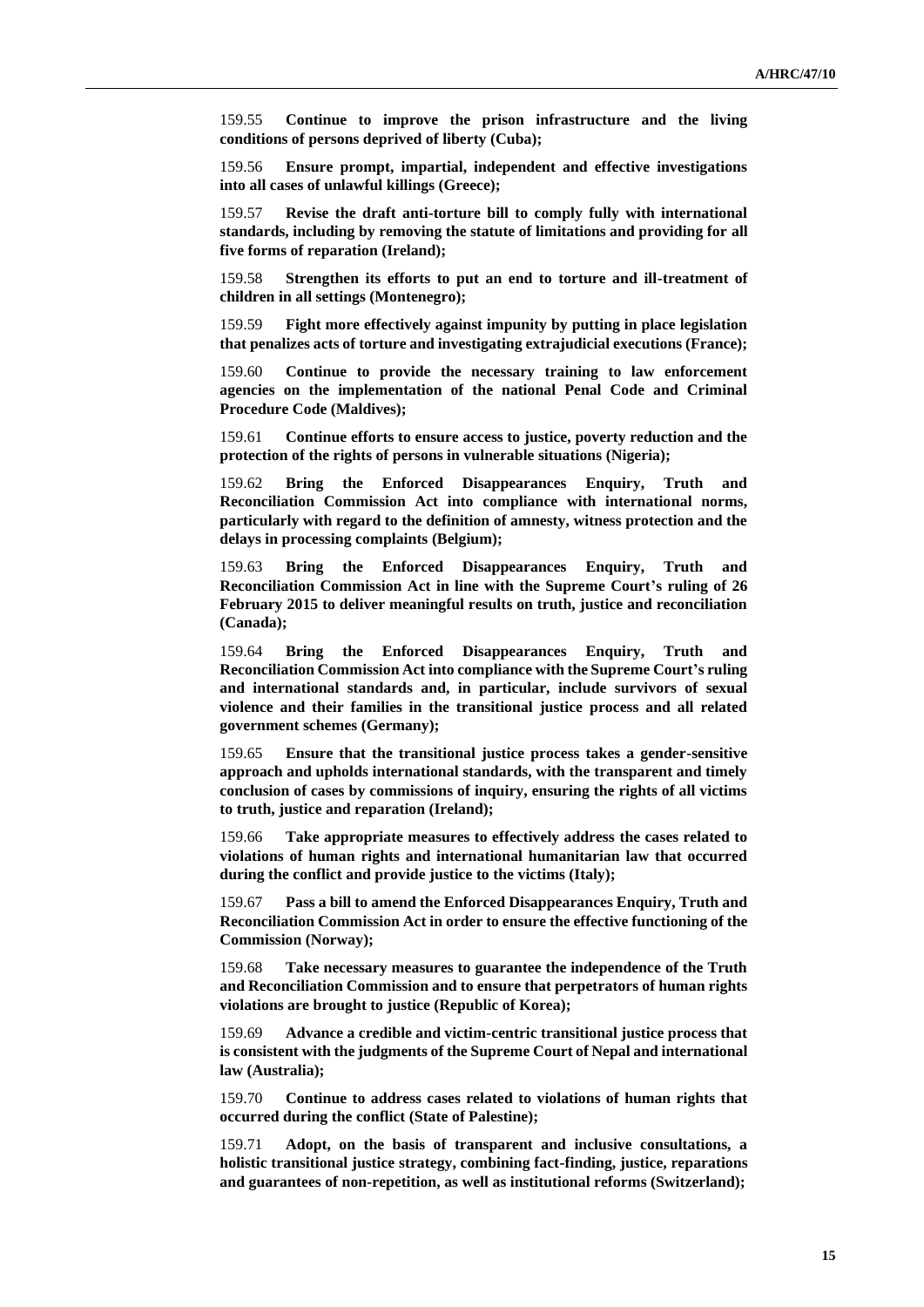159.72 **Amend the Enforced Disappearances Enquiry, Truth and Reconciliation Commission Act, thereby addressing the demands of victim groups, to ensure victims of conflict-era violations and abuses are meaningfully engaged in the transitional justice process (United Kingdom of Great Britain and Northern Ireland);**

159.73 **Consider revising the local legislation on media and information technology in order to guarantee the full respect of the right to freedom of opinion and expression (Brazil);**

159.74 **Ensure that legislation on cybersecurity guarantees the rights of access to information and freedom of expression (Chile);**

159.75 **Safeguard the freedom of expression and foster civil society participation; ensure that NGOs active in the field of human rights – including those receiving foreign grants – are free to operate (Czechia);**

159.76 **Repeal or amend sections 155, 156 and 158 of the Penal Code so it is consistent with the International Covenant on Civil and Political Rights (Denmark);**

159.77 **Ensure the right to freedom of expression online and offline, in law and in practice, and guarantee a safe and enabling environment for journalists and human rights defenders (Estonia);**

159.78 **Guarantee freedom of expression, information and peaceful assembly by putting an end to the excessive use of force against demonstrators, human rights defenders and journalists, as well as by sanctioning the perpetrators of violations of their rights (France);**

159.79 **Ensure no person is arrested for peacefully exercising their right to freedom of expression, association or assembly and that all arrests are carried out in accordance with the law and in line with international human rights standards (Greece);**

159.80 **Take all necessary measures, in particular at the legislative level, in order to protect the rights of persons from religious minorities and in order to guarantee freedom of religion or belief in law and in practice, in accordance with international human rights law (Haiti);**

159.81 **Protect and uphold the freedom of expression and peaceful assembly, including by respecting and supporting the free and independent media, in line with international human rights standards (Iceland);**

159.82 **Promote and protect the right to freedom of expression and peaceful assembly of all residents of Nepal (Latvia);**

159.83 **Take measures to foster a safe, respectful and enabling environment for civil society and human rights defenders, especially women human rights defenders, free from persecution, intimidation and harassment, and to relax the requirements for registering NGOs (Latvia);**

159.84 **Eliminate all provisions that restrict freedom of expression, through any means, such as criminal provisions relating to slander or defamation (Mexico);**

159.85 **Introduce and implement measures to protect lawyers and human rights defenders, including investigating and prosecuting all forms of attacks against them (Netherlands);**

159.86 **Amend article 26 of the Constitution to include the right to choose or change one's religion or belief, in accordance with article 18 of the International Covenant on Civil and Political Rights (Netherlands);**

159.87 **Remove restrictions on the right to freedom of religion or belief in the Criminal Code (Norway);**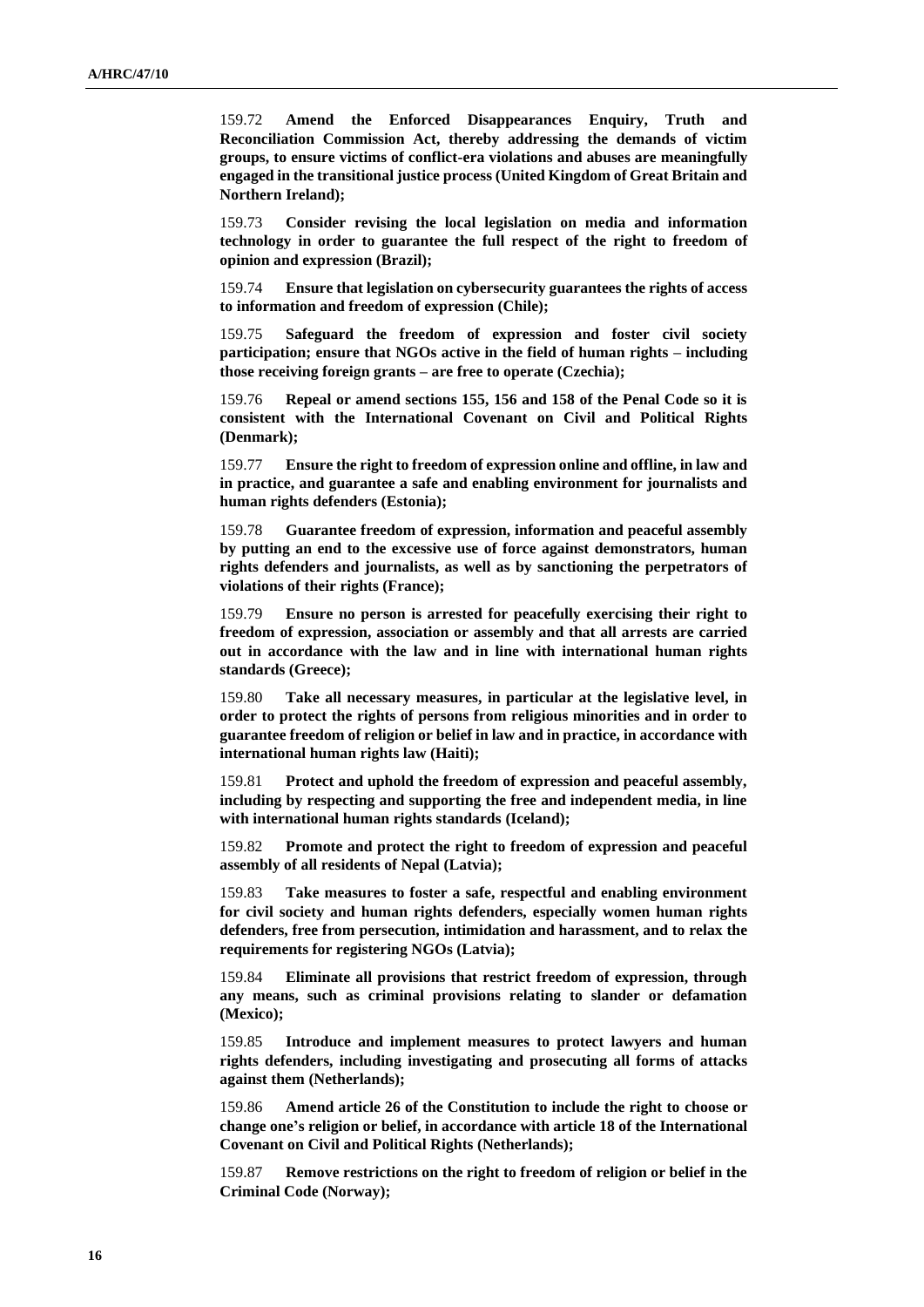159.88 **Ensure the right to freedom of expression and ensure all individuals are protected against threats, intimidation and violence when engaging in public discourse (Australia);**

159.89 **Reform the Electronic Transactions Act to eliminate the criminalization of speech (United States of America);**

159.90 **Step up efforts to combat slavery and trafficking in human beings, including by considering the possibility of adopting strategies or action plans in these spheres, as well as additional measures to identify victims of slavery and trafficking, especially among women and children, and to ensure their comprehensive protection and rehabilitation (Belarus);**

159.91 **Ensure that those responsible for trafficking in persons and slavery are brought to justice (Burkina Faso);**

159.92 **Intensify efforts to prevent trafficking in persons and all forms of slavery (Cyprus);**

159.93 **Continue to strengthen efforts to prevent trafficking in persons, slavery, sexual exploitation and forced labour, and ensure effective implementation of standard operating procedures to address early identification of trafficking victims and provide adequate resources to rehabilitation centres for trafficking victims (Fiji);**

159.94 **Intensify efforts to prevent trafficking in persons and every form of exploitation, including child labour, also through the early identification of and support to victims while bringing perpetrators to justice (Holy See);**

159.95 **Continue efforts to prevent human trafficking, slavery and sexual exploitation (Iraq);**

159.96 **Increase efforts to prevent trafficking in persons, slavery, sexual exploitation and forced labour, including child labour (Malaysia);**

159.97 **Intensify its efforts to prevent trafficking in persons, slavery, sexual exploitation and forced labour (Montenegro);**

159.98 **Revise the Human Trafficking and Transportation (Control) Act to bring the definition of human trafficking into line with international law and to include all aspects of human trafficking (Armenia);**

159.99 **Scale up efforts to combat human trafficking and protect the rights of victims, as well as the rights of migrants (Nigeria);**

159.100 **Take further steps to end trafficking in persons and bonded labour practices, with special emphasis on children (Norway);**

159.101 **Continue efforts aimed at implementing the law on combating trafficking in human beings, notably the national action plan to combat human trafficking (Saudi Arabia);**

159.102 **Invest additional efforts in fighting human trafficking, slavery, sexual exploitation and forced labour, as well as efficiently conduct the sanctions policy against perpetrators of these crimes (Serbia);**

159.103 **Harmonize the Foreign Employment Act and the Human Trafficking and Transportation (Control) Act to ensure consistency with the Protocol to Prevent, Suppress and Punish Trafficking in Persons, Especially Women and Children (United Kingdom of Great Britain and Northern Ireland);**

159.104 **Uphold respect for freedom of expression and the right to privacy, including in draft legislation regulating information technology, media and mass communications (Canada);**

159.105 **Continue to take measures to further strengthen implementation of the Right to Employment Act and the contributory social security system and, in particular, implement targeted interventions for vulnerable groups (Bhutan);**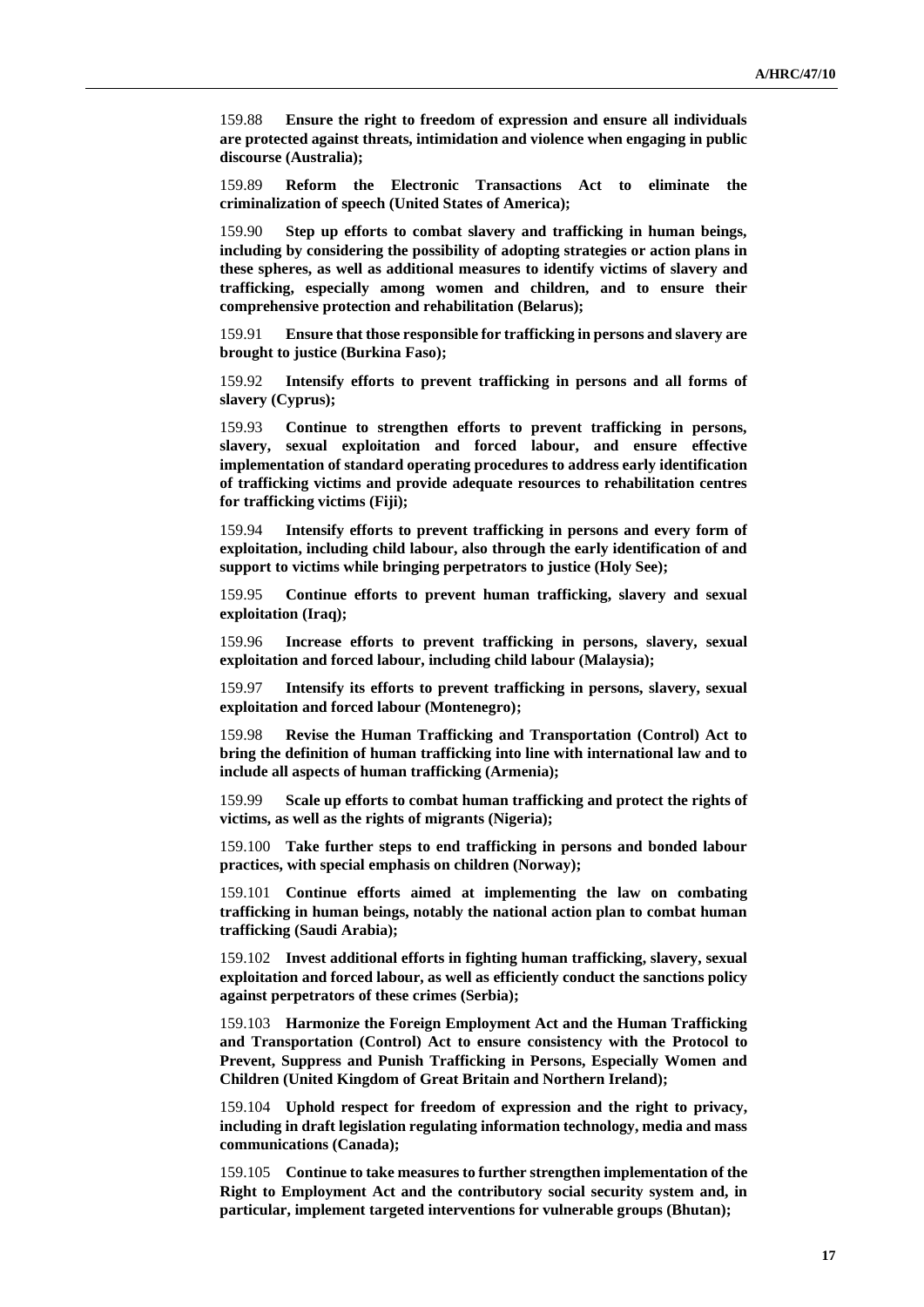159.106 **Ratify the ILO Violence and Harassment Convention, 2019 (No. 190) (Namibia);**

159.107 **Ratify the ILO Domestic Workers Convention, 2011 (No. 189) (Namibia);**

159.108 **Further accelerate efforts to reduce poverty aimed at achieving an adequate living standard for all people (Democratic People's Republic of Korea);**

159.109 **Continue its efforts in poverty reduction by providing poor families with opportunities to access productive resources, capacity-building, income and sustainable development (Lao People's Democratic Republic);**

159.110 **Continue to promote access to safe drinking water and sanitation, especially in rural and hard-to-reach areas (Bangladesh);**

159.111 **Intensify cooperation and efforts with the support of the international community to further enlarge programmatic interventions and investment in key areas of poverty reduction (Cambodia);**

159.112 **Consider taking additional steps to raise the number of people having access to upgraded water facilities nationwide (Cambodia);**

159.113 **Continue to promote sustainable economic and social development and to further promote poverty alleviation (China);**

159.114 **Maintain and expand government programmes aimed at guaranteeing the right to food and addressing food insecurity, particularly among the most vulnerable populations (Cuba);**

159.115 **Continue to consolidate the successful social policies for the benefits of its people in the areas of food, health and education (Bolivarian Republic of Venezuela);**

159.116 **Further capitalize on the gains in poverty reduction and step up efforts for an increased per capita (Ethiopia);**

159.117 **Continue measures to improve the country's standard of living (Kuwait);**

159.118 **Collaborate with specialized United Nations agencies to develop the agricultural sector (Kuwait);**

159.119 **Continue efforts to combat and eliminate extreme poverty (Lebanon);**

159.120 **Continue its poverty reduction measures to achieve its target of reducing from 18 to 13 per cent by 2024 through inclusive and sustainable development (Myanmar);**

159.121 **Pursue the good management of policies related to the basic needs of citizens such as the rights to food, adequate housing, drinking water, education and work (Nicaragua);**

159.122 **Take further steps for socioeconomic development (Pakistan);**

159.123 **Implement a national action plan to reduce poverty with a human rights-based approach and focused on Sustainable Development Goals 1 and 10 (Paraguay);**

159.124 **Ensure that its efforts to address poverty are inclusive, genderresponsive and human rights-based (Philippines);**

159.125 **Continue the efforts to achieve remarkable progress in indicators related to hunger, nutrition and food security (Qatar);**

159.126 **Intensify efforts to ensure the socioeconomic rights of its citizens (Russian Federation);**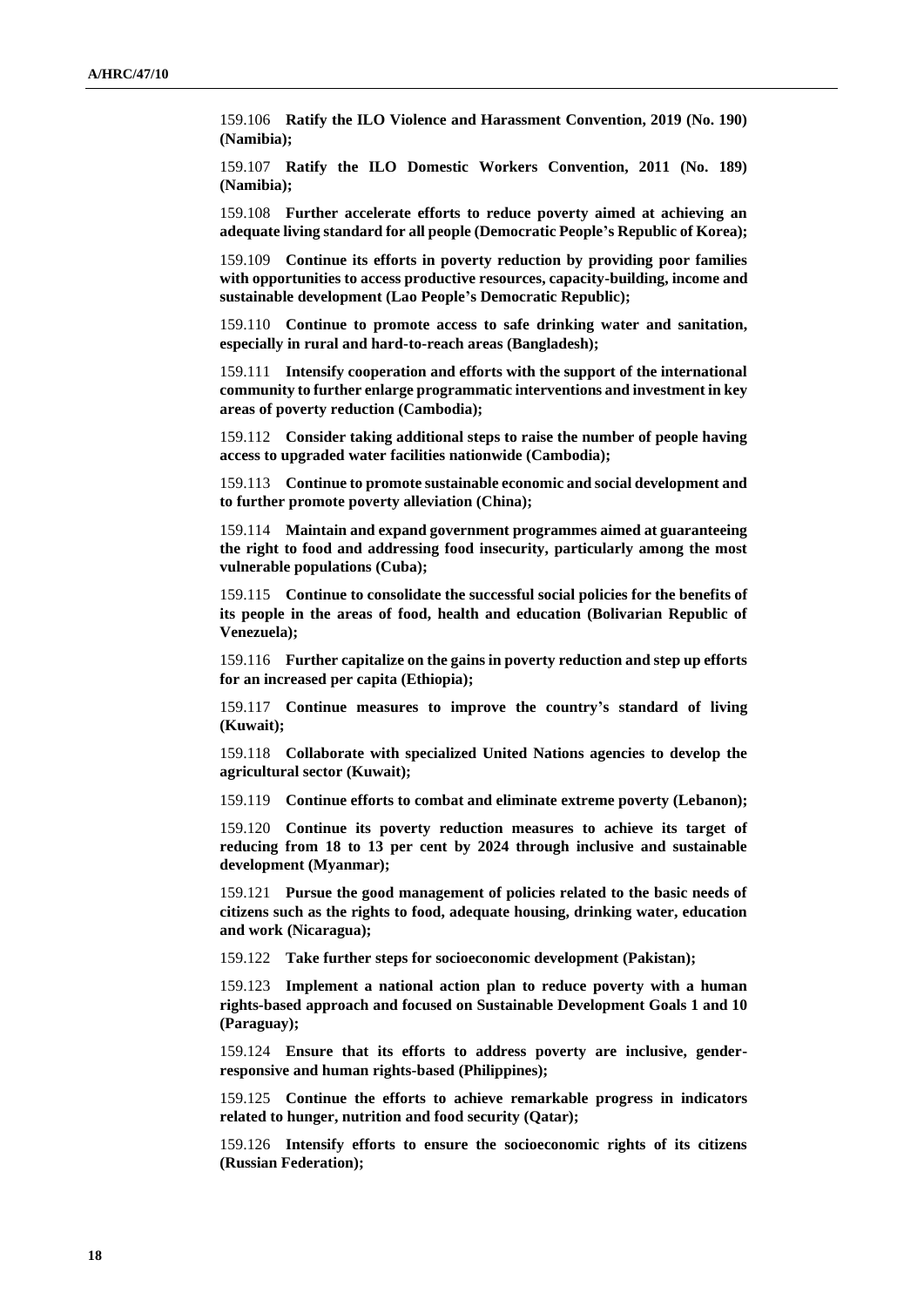159.127 **Continue its efforts to improve the standards of living of its people through the implementation of laws and policies that have already been put in place (Sri Lanka);** 

159.128 **Consider adopting a more coordinated approach to address hunger and malnutrition (State of Palestine);**

159.129 **Step up efforts to fight poverty and hunger, as well as to ensure access to safe drinking water and sanitation (Sudan);**

159.130 **Continue the measures aimed at poverty alleviation, ensuring adequate housing and providing water and sanitation to the population (Azerbaijan);**

159.131 **Further strengthen effective collaboration with the international community to increase investment in food, housing, poverty reduction, employment generation, health care, education, social security and the development of people-centric infrastructures (Turkmenistan);**

159.132 **Maintain its commitment to implementing health plans and programmes to ensure the protection of the right to health during emergencies and pandemics (Bahrain);**

159.133 **Make progress in social economic recovery with a human rights perspective to face the effects of the COVID-19 pandemic, taking into consideration the special needs of vulnerable groups in society (Chile);**

159.134 **Ensure the inclusion of vulnerable children and families in policy responses to the COVID-19 pandemic in order to minimize the risk of children getting involved in child labour (Croatia);**

159.135 **Decriminalize abortion and concretely protect the rights and sexual and reproductive health of women and girls (France);**

159.136 **Develop and implement a national strategy and action plan for the prevention of suicide, in particular by establishing a reliable data collection and addressing the social stigma associated with suicide and the root causes of male and female suicide in follow-up to the recommendations (Haiti);**

159.137 **Implement the commitment made at the Nairobi Summit on the twenty-fifth anniversary of the International Conference on Population and Development to ensure that marginalized groups are able to exercise their reproductive rights through universal access to quality family planning services, the upscaling of adolescent-friendly health services and the full integration of comprehensive sexuality education, consistent with the evolving capacities and needs of youth (Iceland);**

159.138 **Make efforts in furtherance of the rights to health and education (India);**

159.139 **Ensure leprosy training within the health-care community and implement the principles and guidelines for the elimination of discrimination against persons affected by leprosy and their family members (Japan);**

159.140 **Take all necessary measures to strengthen the promotion and protection of the human rights and dignity of older persons, particularly in the current situation of extreme vulnerability they face in the context of the COVID-19 pandemic (Argentina);**

159.141 **Take steps to reduce neonatal mortality, in line with Sustainable Development Goal 3 (Mauritius);**

159.142 **Enhance the ongoing efforts to reduce the neonatal mortality rate (Myanmar);**

159.143 **Continue efforts to facilitate access to health services (Saudi Arabia);**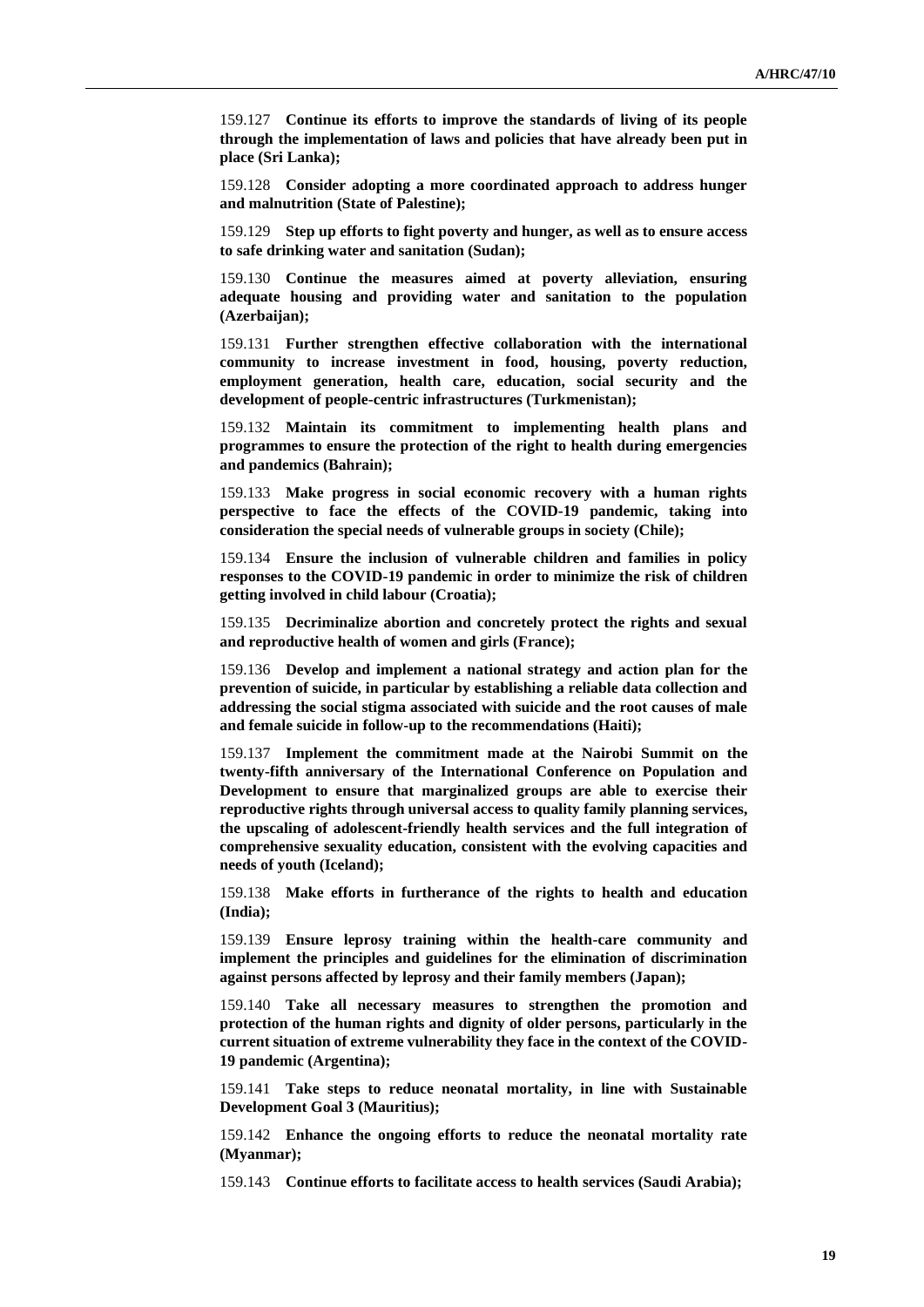159.144 **Continue to expand efforts towards universal health coverage while minimizing disruption in the access to basic health-care services during the pandemic, taking into consideration the ongoing COVID-19 pandemic (Singapore);**

159.145 **Strengthen the implementation of World Health Organization's guidelines on preparedness, prevention and control of COVID-19 in prisons and other places of detention (Thailand);**

159.146 **Continue the Government's efforts to strengthen integrated networks of health services (Oman);**

159.147 **Continue its efforts to create favourable conditions for ensuring access to free and quality education, and public health for all (Democratic People's Republic of Korea);**

159.148 **Step up further efforts to ensure gender parity in both primary and secondary education (Bangladesh);**

159.149 **Enhance measures to scale up school enrolment at the secondary level (Ethiopia);**

159.150 **Take all necessary measures to ensure full inclusion and improve learning results for all children belonging to the Dalit community, underrepresented castes and indigenous peoples, including children with disabilities, at all levels of education, and to ensure the representation of these groups, especially women, in teaching positions (Finland);**

159.151 **Defend and promote the fundamental right to education, ensuring the provision of free quality education to all without discrimination (Holy See);**

159.152 **Provide free quality education to all citizens without discrimination (Mauritius);**

159.153 **Continue its efforts to ensure an all-inclusive education system that leaves no one behind, including children with disabilities (Norway);**

159.154 **Expand the scope of such initiatives as the Act relating to Compulsory and Free Education of 2018 and provide more scholarships on an equal basis (Turkey);**

159.155 **Guarantee access to compulsory and free education for all children (France);**

159.156 **Further enhance the empowerment of women through education, awareness-raising, training for skills development and employment (Lao People's Democratic Republic);**

159.157 **Eliminate the current statute of limitations on reporting cases of rape and sexual violence, even in the context of conflicts (Uruguay);**

159.158 **Remove the one-year statute of limitations for rape and sexual violence to ensure that cases are brought to justice (Bahamas);**

159.159 **Fully enforce the law and strengthen policy measures with a view to eliminating harmful traditional practices (Bahamas);**

159.160 **Continue efforts to promote women's empowerment (Bahrain);**

159.161 **Ensure the effective implementation of the criminalization of**  *chhaupadi* **and wedding dowries, including by raising awareness among all stakeholders, imposing sanctions and prosecuting perpetrators (Belgium);**

159.162 **Ensure the speedy conclusion of investigations into allegations of gender-based violence that remain pending since 1996–2006 (Botswana);**

159.163 **Ensure, in law and in practice, the effective combat of sexual violence and the end of discriminatory measures against women and girls, including in**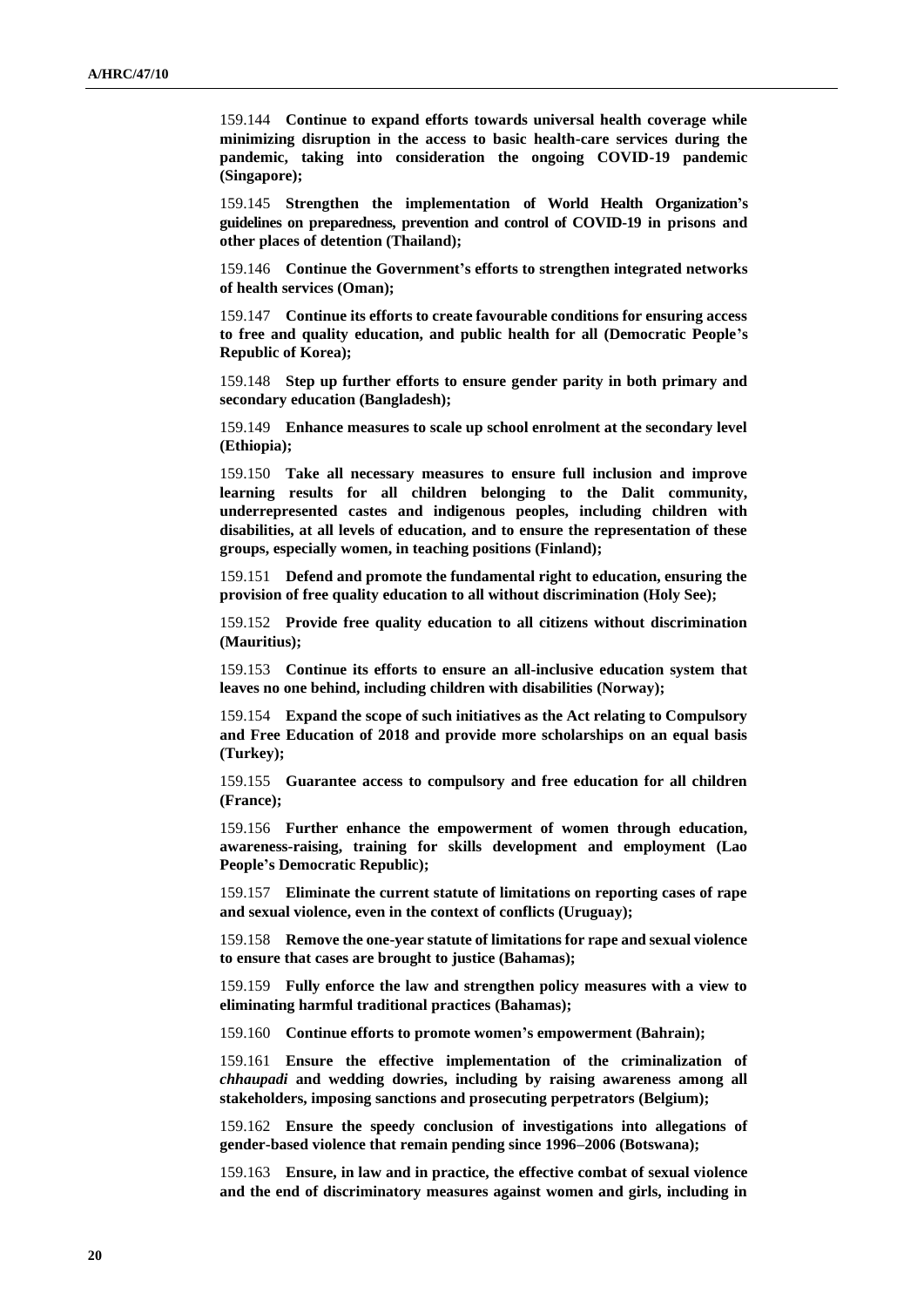**policies related to access to justice, attribution of nationality and prevention of trafficking in persons (Brazil);**

159.164 **Step up efforts to eliminate all forms of gender-based violence within the framework of the relevant presidential programme (Uzbekistan);**

159.165 **Take concrete actions to eliminate all forms of inequality and structural violence against women, in particular in the new constitutional legislation of Nepal (Chile);**

159.166 **Ensure full equality between men and women with respect to conferring citizenship on their children and spouse, including by amending provisions in the Constitution and Citizenship Act amendment bill 2020 (Canada);**

159.167 **Continue to promote gender equality and better protect women's rights (China);**

159.168 **Expedite the adoption of a national action plan on gender empowerment and include measures to combat gender-based violence (Cyprus);**

159.169 **Adopt comprehensive legislation banning gender-based discrimination; take effective measures to end gender-based violence, trafficking in women and girls, and sexual exploitation; provide sufficient numbers of safe shelters and other necessary services for victims (Czechia);**

159.170 **Eliminate the statute of limitations for rape and other sexual and gender-based violence in order to bring legislation into line with international standards (Denmark);**

159.171 **Continue efforts to combat discrimination against women and eliminate all forms of sexual violence, as well as child marriage and child labour (Egypt);**

159.172 **Adopt policies to protect and provide justice for women and girls, especially those from minority communities (Estonia);**

159.173 **Adopt legislation that prohibits all forms of violence against women and girls to ensure that all cases are investigated and perpetrators brought to justice and that victims receive compensation, as well as strengthen awarenessraising programmes on harmful practices related to women and girls, like**  *chhaupadi***, child marriage, dowries, son preference, polygamy and witchcraft (Finland);**

159.174 **Ensure that the rights to acquire, transfer and retain citizenship are extended equally to all women and their children (Finland);**

159.175 **Abolish the statute of limitations for rape, bring existing legislation on rape into accordance with international standards, and enforce legislation on domestic violence and harmful practices (Germany);**

159.176 **Amend the Citizenship Act to enable citizenship documentation at birth and to repeal gender discriminatory provisions (Germany);**

159.177 **Continue its efforts to eliminate forms of discrimination against women and girls, and further promote the rights of women, children and persons from other vulnerable groups (Viet Nam);**

159.178 **Take measures to further promote gender equality (India);**

159.179 **Further strengthen measures to eliminate discrimination against women and girls, including through concrete legislative and policy interventions, as well as public awareness of the negative effects of harmful practices against women and girls (Indonesia);**

159.180 **Continue its efforts to promote the rights of women and girls, also with a view to empowering them in society (Islamic Republic of Iran);**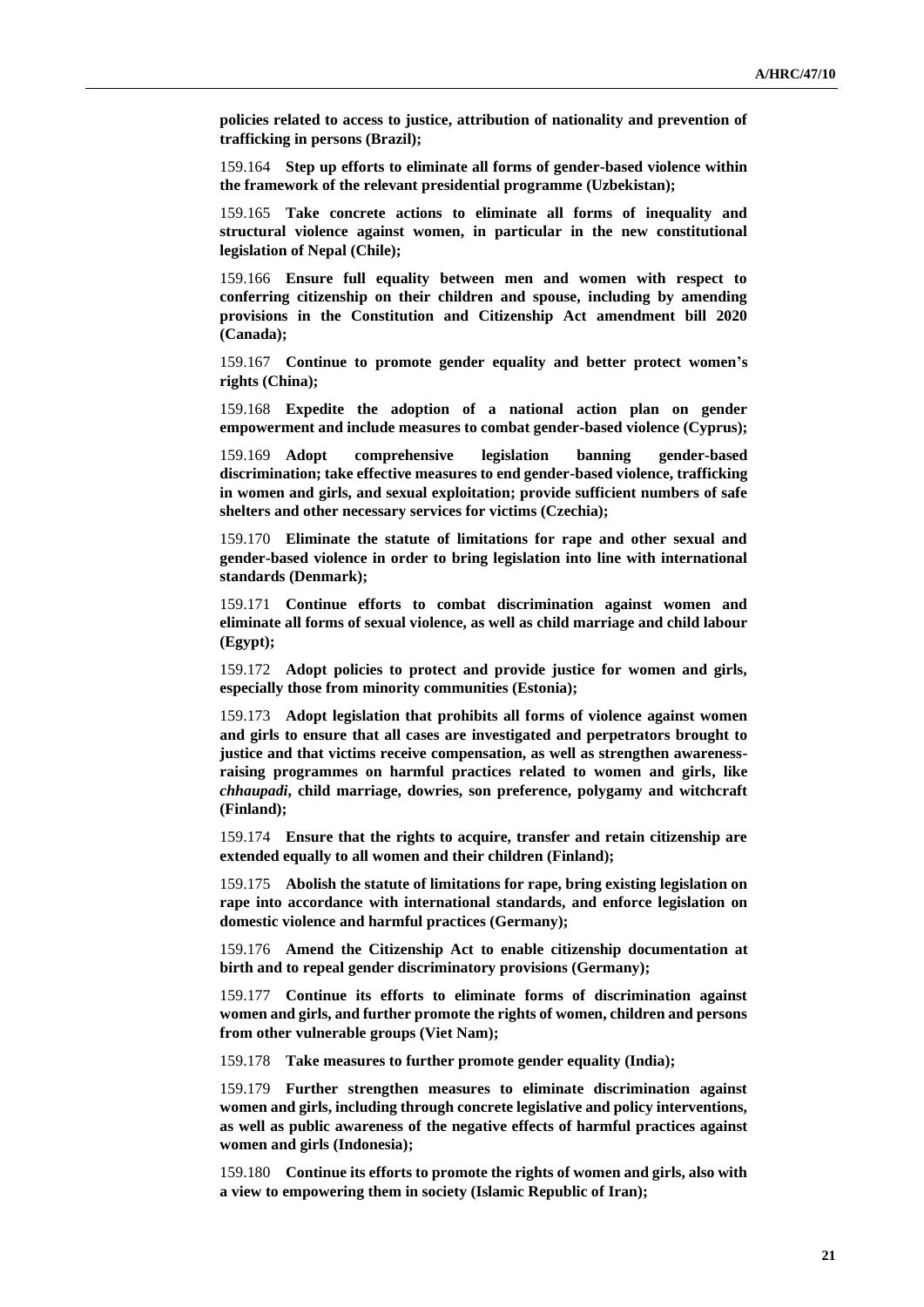159.181 **Step up efforts to provide equal access to online education for girls, especially during the COVID-19 lockdown (Islamic Republic of Iran);**

159.182 **Increase efforts to achieve effective equality between women and men, especially in the judiciary, the law enforcement institutions and the diplomatic corps (Iraq);**

159.183 **Prevent and combat all forms of violence against women and girls, including child, early and forced marriage and other harmful practices, and take further measures to fight domestic violence (Italy);**

159.184 **Ensure effective access to gender-based violence response services and justice (Japan);**

159.185 **Enable a safe environment for women and girls to report cases of sexual and gender-based violence and ensure that all reports are fully and adequately investigated (Latvia);**

159.186 **Take effective steps to eliminate all forms of sexual and gender-based violence, including by broadening the definition of family and domestic violence to cover all forms of gender-based violence against women, as well as by ensuring effective access to gender-based violence response services, and to provide justice to survivors (Liechtenstein);**

159.187 **Ensure sustainable funding for a sufficient number of safe shelters for victims of gender-based violence (Malaysia);**

159.188 **Continue working to ensure that the police provide a safe and confidential environment for women and girls to report incidents of violence, including sexual violence, and that such complaints are recorded and investigated and those responsible are brought to justice (Malta);**

159.189 **Allocate sufficient funds and facilities for shelters and one-stop crisis management centres for victims and survivors of all forms of gender-based violence and trafficking in persons (Myanmar);**

159.190 **Continue to further strengthen the national system in order to eliminate discrimination against women (Armenia);**

159.191 **Continue to fully guarantee women's rights, including the right to equal lineage without gender discrimination and the right to safe motherhood (Nicaragua);**

159.192 **Fully commit to end sexual and gender-based harassment and violence at all levels of society, including against lesbian, gay, bisexual, transgender and intersex persons (Norway);**

159.193 **Amend the provisions of its normative framework that contravene the Convention on the Elimination of All Forms of Discrimination against Women in order to guarantee a non-discriminatory approach to the granting of citizenship (Panama);**

159.194 **Promote awareness-raising campaigns and strengthen the enforcement of existing legislation and policies to eradicate harmful practices, trafficking in persons and child labour (Panama);**

159.195 **Strengthen implementation of legislation against gender-based violence and certain traditional practices that are considered harmful to women and girls (Philippines);**

159.196 **Strengthen awareness-raising programmes on harmful traditional practices against women and, at the same time, improve investigation and prosecution of perpetrators and provide compensation to the victims (Portugal);**

159.197 **Step up efforts to end gender-based violence and caste-based discrimination and ensure access to justice for survivors, including by bringing rape laws in line with international standards (Australia);**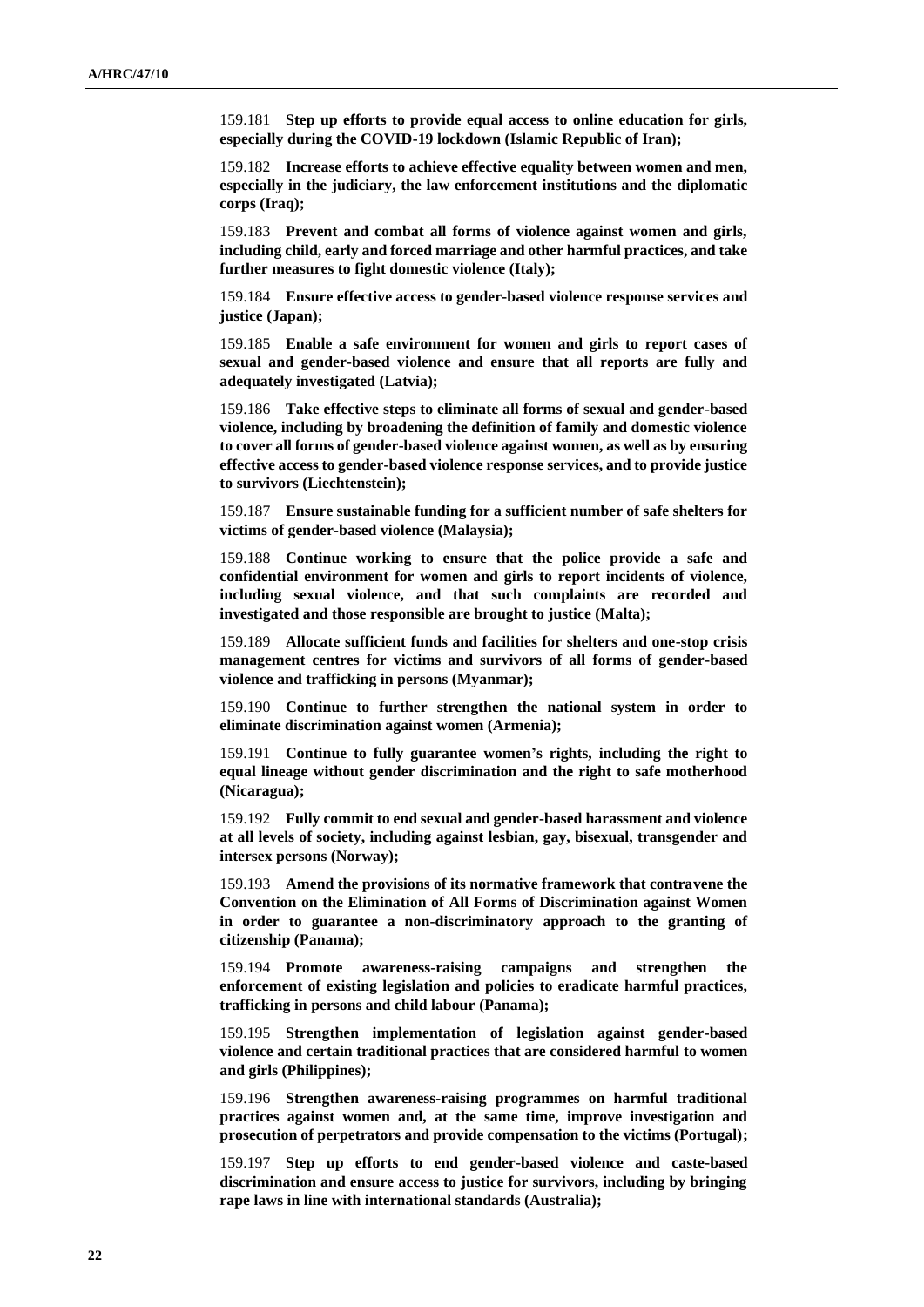159.198 **Finalize its draft national gender equality policy expeditiously and undertake awareness-raising activities, in all levels of society, about its key measures (Singapore);**

159.199 **Take additional measures to tackle the increase of violence against women and girls in order to fight against the increase of these cases registered over the last years, including domestic violence, and to continue to prohibit harmful practices with no legal sanction – the law on violence using acid is a good example (Spain);**

159.200 **Speed up the measures to put an end to all harmful traditional practices (Sudan);**

159.201 **Strengthen the efforts aiming at protecting victims of gender-based violence and ensuring gender equality (Azerbaijan);**

159.202 **Redouble its efforts to end gender-based violence and ensure effective access to gender-based violence response services (Thailand);**

159.203 **Continue to empower women economically and socially, and effectively implement the laws to prevent all forms of gender-based violence (Turkey);**

159.204 **Operationalize its strategy to end child marriage by 2030 (Burkina Faso);**

159.205 **Establish a special mechanism responsible for independent child rights monitoring (Estonia);**

159.206 **End definitively the practice of child marriage (Holy See);**

159.207 **Move forward in fully implementing a national action plan to end child marriage, with the goal of ending all child marriage by 2030 in line with the Sustainable Development Goals (Kazakhstan);**

159.208 **Strengthen its efforts to put an end to torture and ill-treatment of children in all settings, including by ensuring that children are detained as a measure of last resort only (Liechtenstein);**

159.209 **Ensure that child labour in the informal sector is incorporated into the Child Labour (Prohibition and Regulation) Act (Belgium);**

159.210 **Develop safe and inclusive mechanisms for all children to express their views and find solutions for the worst forms of child labour (Croatia);**

159.211 **Strengthen the enforcement of existing legislation and policies to eradicate the practice of child labour, in particular regarding hazardous work (Italy);**

159.212 **Expand legislation and regulations on child labour to include the informal sector (Kazakhstan);**

159.213 **Take effective steps to combat all forms of child labour and extend the Child Labour (Prohibition and Regulation) Act to all areas of work (Liechtenstein);**

159.214 **Ensure that existing legislation prohibiting child labour is fully implemented and its enforcement monitored (Marshall Islands);**

159.215 **Continue paying special attention to the implementation of measures to eradicate all forms of child labour, including the prevention of child labour in the informal sector (Russian Federation);**

159.216 **Strengthen the implementation and enforcement of existing legislation and regulations on child labour, including the expansion of the number of labour-inspector positions and the filling of all vacant positions with experts who are in possession of strong qualifications in the area of child labour (Slovenia);**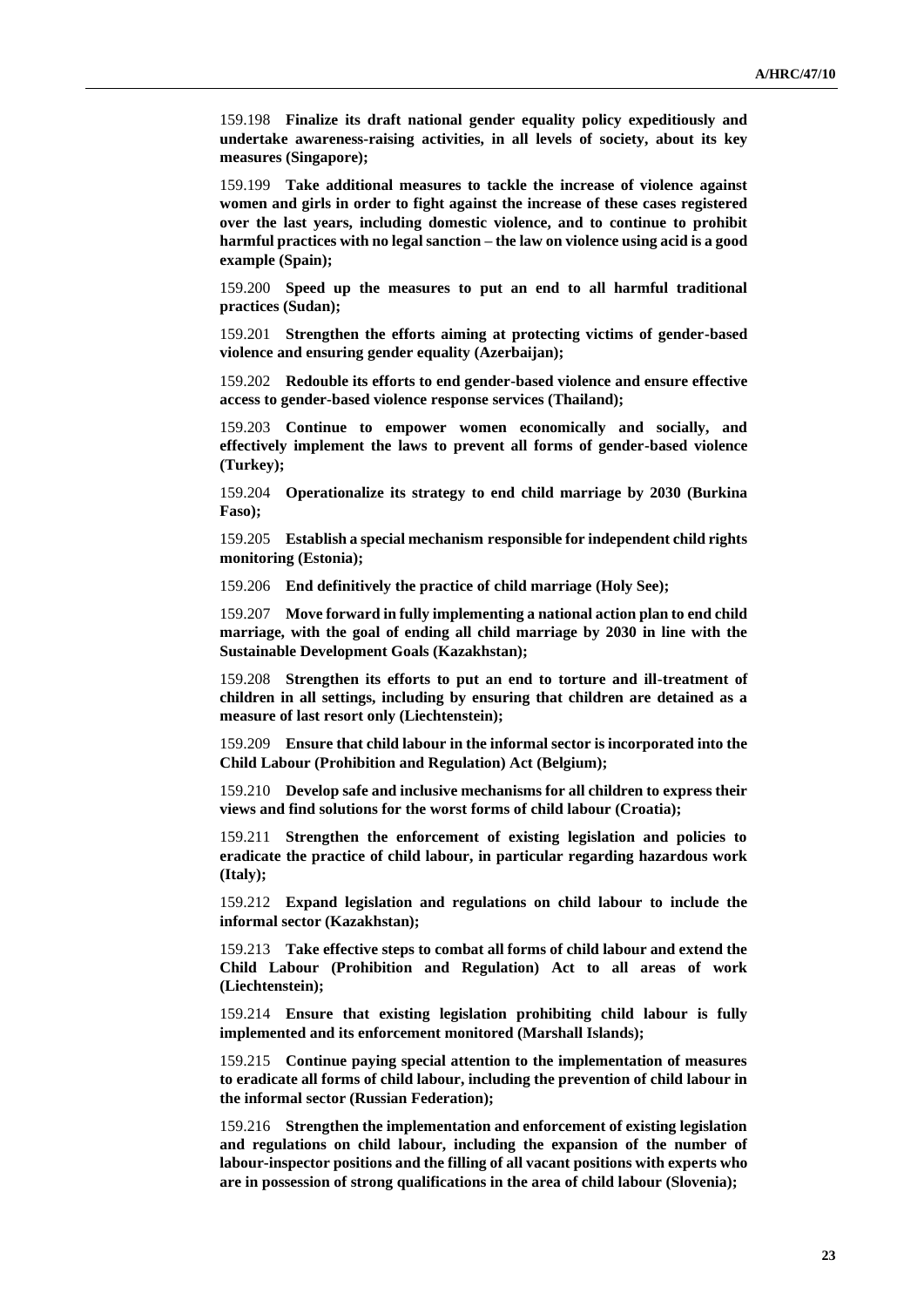159.217 **Adopt complementary measures to strengthen the national action plan for eradicating the worst forms of child labour before 2028, prioritizing the eradication of the most dangerous conditions of labour for children (Spain);**

159.218 **Step up efforts in the fight against segregation and discrimination of indigenous peoples and ethnic and caste minorities, including Dalits and Tibetans (Czechia);**

159.219 **Ensure that the rights of indigenous communities regarding the use of their land are upheld through the revision of the legislation on this matter (Marshall Islands);**

159.220 **Take the necessary measures to protect ethnic and caste minorities, namely from excessive use of force by the police and alleged torture in custody, and punish perpetrators (Portugal);**

159.221 **Increase its efforts to achieve inclusive education by ensuring access for all persons with disabilities at all levels of education (Bulgaria);**

159.222 **Ensure the meaningful and empowered inclusion of persons with disabilities and their representative organizations in implementing disabilityinclusive development projects and in achieving the Sustainable Development Goals (Bulgaria);**

159.223 **Continue to work to improve the living standards for persons with disabilities (Egypt);**

159.224 **Take further steps to protect the rights of persons with disabilities, in particular to provide them with equal job opportunities, as well as access to educational and health facilities (Islamic Republic of Iran);**

159.225 **Continue measures to guarantee the access of persons with disabilities to rehabilitation services and social protection programmes (Jordan);**

159.226 **Increase measures to ensure that persons with disabilities have access to community-based rehabilitation services and adequate social protection programmes (Malaysia);**

159.227 **Continue the implementation of various measures aimed at empowering persons with disabilities and ensuring their participation in the policymaking and development process (Qatar);**

159.228 **Undertake further measures to prevent the exploitation and abuse of Nepalese migrant workers, including by implementing the 2018 recommendations of the Special Rapporteur on the human rights of migrants (Canada);**

159.229 **Ratify the 1951 Convention relating to the Status of Refugees and its 1967 Protocol, developing a formal recognition system and complying with the principle of non-refoulement (Holy See);**

159.230 **Adopt national legislation in accordance with international standards relating to the protection of refugees and put mechanisms in place to ensure respect for the principle of non-refoulement (Afghanistan);**

159.231 **Ratify the 1951 Convention relating to the Status of Refugees and its 1967 Protocol (Namibia);**

159.232 **Register and verify all Tibetan, Bhutanese and other refugees followed by issuance of identity documents with the formal right to work and access services (United States of America);**

159.233 **Resume implementation of the gentleman's agreement, provide access and safe passage through its territory for Tibetan new arrivals and implement any legal agreements with China consistent with the principle of nonrefoulement (United States of America).**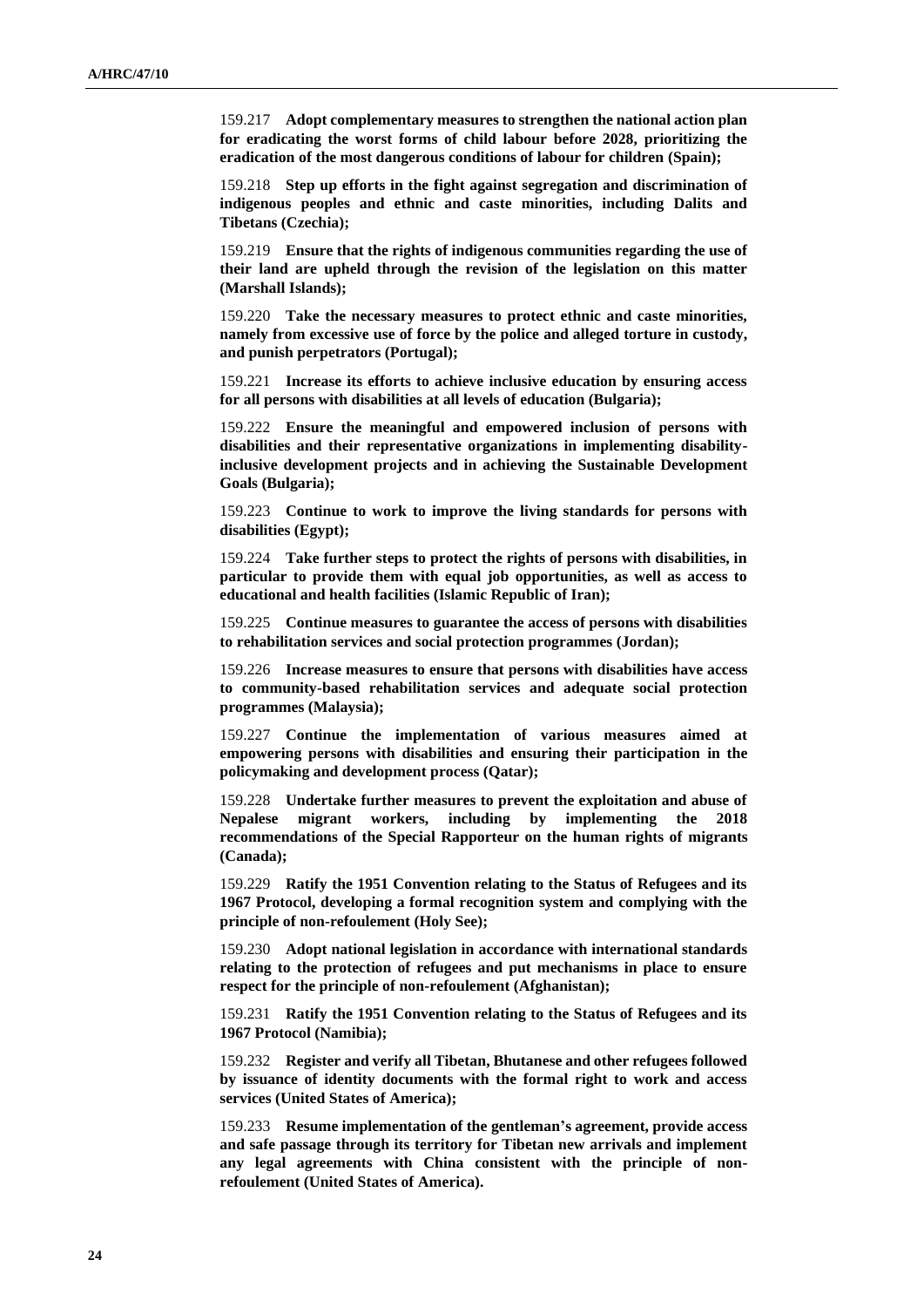160. **All conclusions and/or recommendations contained in the present report reflect the position of the submitting States and/or the State under review. They should not be construed as endorsed by the Working Group as a whole.**